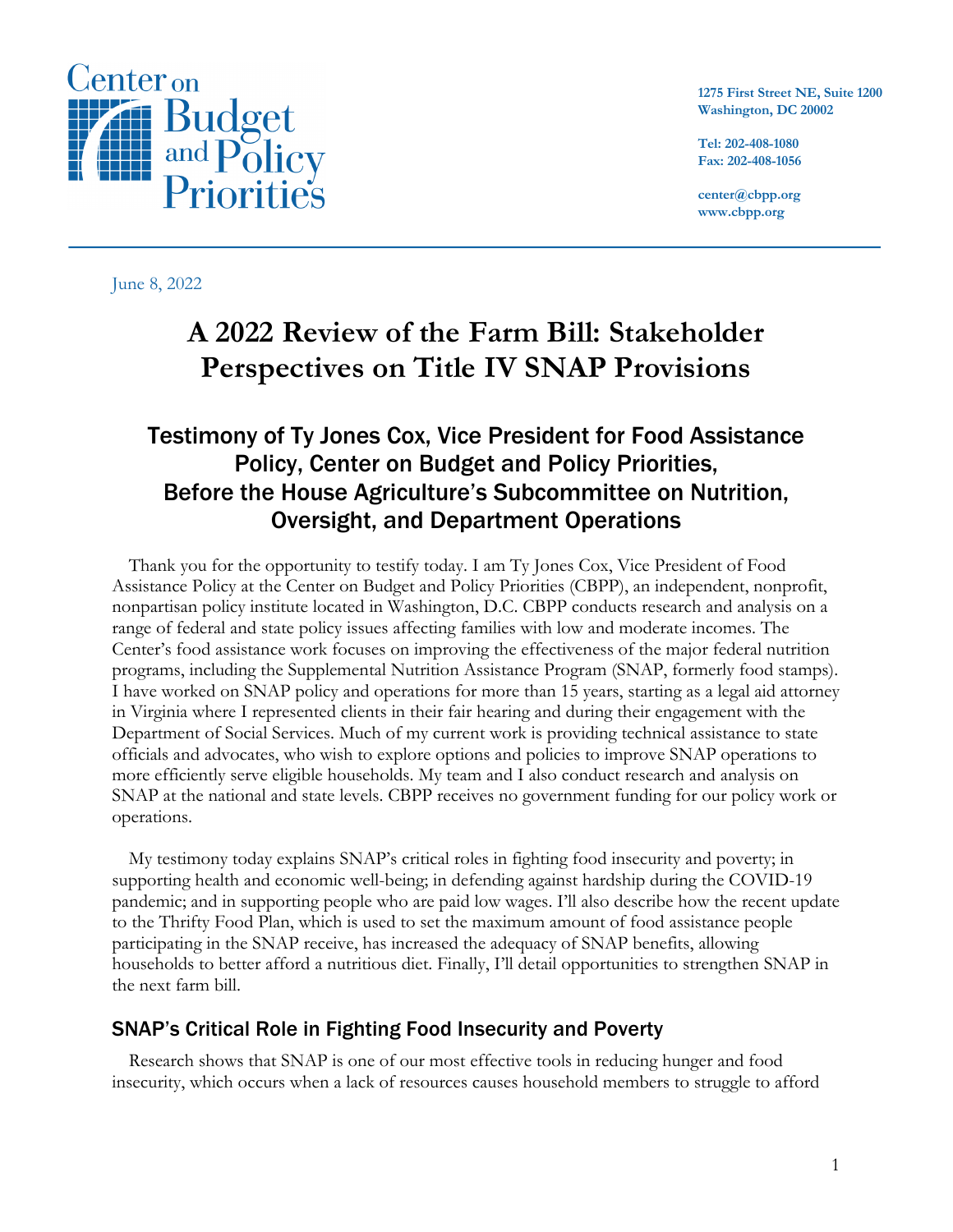enough food for an active, healthy life during the entire year. As a result, it plays a critical role in our country.

Much of SNAP's success is due to its structure: it is designed so that everyone who is eligible can get benefits; it expands automatically to meet needs during tough times; and it focuses its benefits to the households with the least resources available to purchase groceries, assisting families with low income to obtain adequate nutrition, regardless of where they live. As of February 2022, SNAP was helping 41 million low-income people in the U.S. to afford a nutritionally adequate diet by providing them with benefits on a debit card that can be used only to purchase food at about 254,000 retailers across the country. On average, SNAP recipients receive about \$5.45 per person per day in food benefits, not counting the temporary additional benefits during the current public health emergency. SNAP's reach shows the extensive need for nutrition assistance and SNAP's critical role in addressing it.

Consistent with its original purpose, SNAP provides a basic nutrition benefit to people with low incomes who cannot afford an adequate diet. SNAP is one of the only federal benefit programs available to almost all households with low incomes; many other programs are limited to certain populations, such as families with children or people with disabilities, or have capped funding that limits the number of people who can receive benefits. Nearly 90 percent of SNAP participants are in households that contain a child under age 18, an older adult 60 years or older, or an individual with a disability. (See Figure 1.) Based on pre-pandemic data, about two-thirds of SNAP participants are in families with children; over one-third are in households with older adults (aged 60 or older) or people with disabilities. Nearly half of SNAP households are headed by a non-Hispanic white person, about a quarter by a non-Hispanic Black person, and more than a fifth by a Latino person (of any race). About 7 percent

#### FIGURE 1

# **Nearly 90 Percent of SNAP Recipients Are in Households** With Children, Older Adults, or **Disabled Adults**

Recipients in households with:



CENTER ON BUDGET AND POLICY PRIORITIES | CBPP.ORG

of SNAP households are headed by a person who is Asian or another race.

Children under age 18 constitute nearly half (43 percent) of all SNAP participants. Participation in SNAP also helps children receive school meals and confers eligibility to the Special Supplemental Program for Women, Infants, and Children (WIC). SNAP also benefits many households with workers paid low wages; the share of SNAP households that had earnings in an average month while receiving SNAP has risen over the past few decades, from 20 percent in 1992 to 29 percent in 2019.<sup>1</sup> Many households without earnings in a particular month are temporarily out of work and have worked recently and will work again soon.

<sup>1</sup> Based on SNAP administrative data through 2019. Data are not available to know whether the trend continued during the pandemic.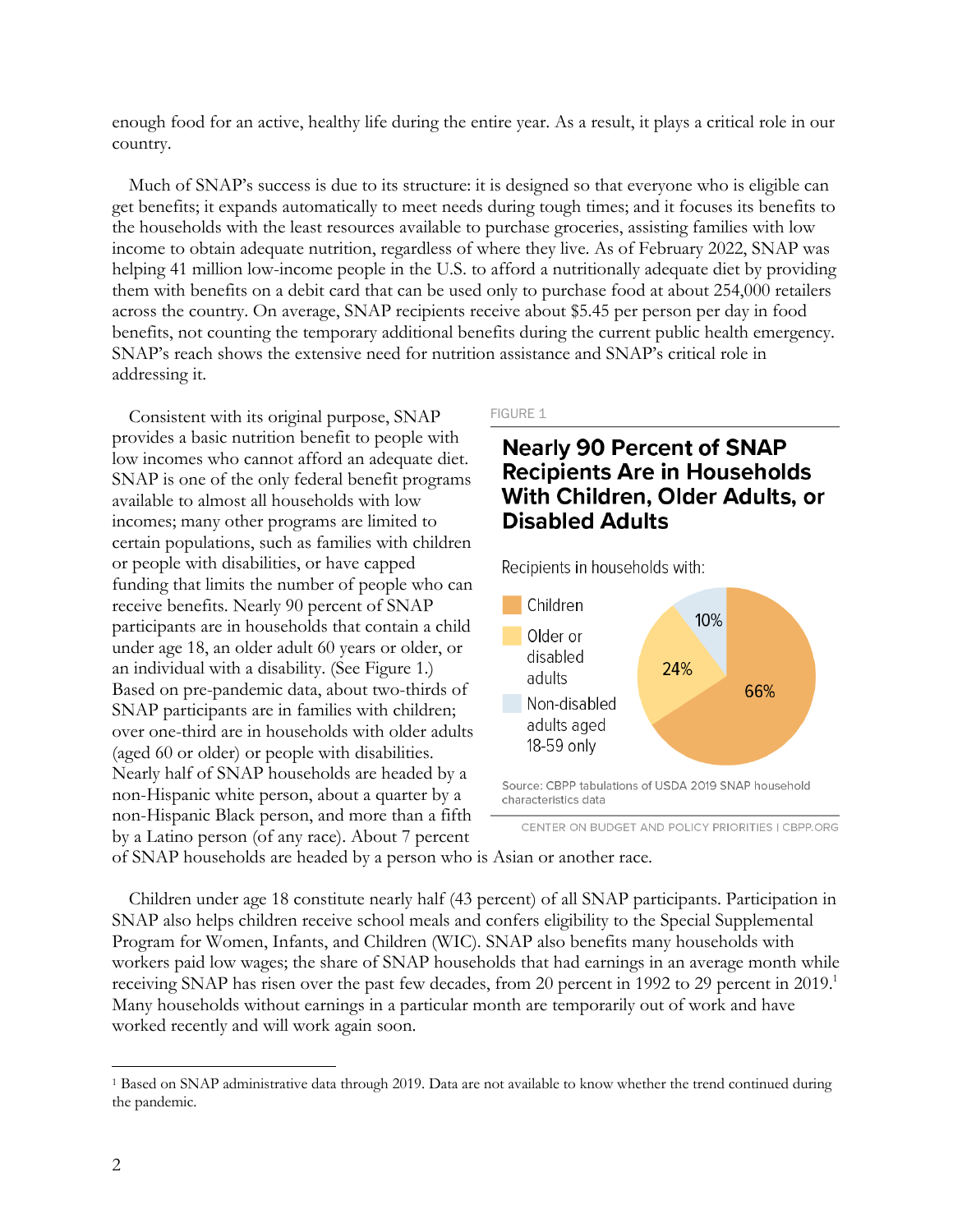SNAP reduces poverty and food insecurity by giving households benefits to buy groceries, which allows them to spend more of their budgets on other basic needs, such as housing, electricity, and medical care. SNAP reaches more than 80 percent of eligible households. It delivers the largest benefits to those least able to afford an adequate diet. About 92 percent of SNAP benefits go to households with incomes at or below the poverty line, and 54 percent go to households at or below half of the poverty line (about \$10,980 for a family of three in 2022). Families with the greatest need receive the largest benefits; these households, particularly households with children, also have higher rates of participation in the program.

These features make SNAP a powerful anti-poverty tool. SNAP kept nearly 8 million people above the poverty line in the years before the COVID-19 pandemic, including 3.6 million children.<sup>2</sup> SNAP has one of the strongest anti-poverty effects among government economic security programs and is particularly effective at reducing deep poverty, that is, in lifting families' incomes above *half* of the poverty line.

SNAP reduces the overall prevalence of food insecurity by as much as 30 percent, and is even more effective among the most vulnerable, such as children and those with "very low food security," in which one or more household members skips meals or otherwise eats less during the year due to lack of money. The largest and most rigorous examination of the relationship between SNAP participation and food security found that food insecurity among children fell by roughly one-third after their families received SNAP benefits for six months.<sup>3</sup>

SNAP is highly responsive to the economy. When more households are out of work or see their earnings fall, SNAP automatically expands to serve everyone who is eligible and applies. This mitigates hardship during a recession and gets money into the economy quickly, acting as stimulus for the economy overall. Low-income individuals generally spend all of their income meeting daily needs such as shelter, food, and transportation, so every dollar in SNAP that a household receives, including during a downturn, enables the family to spend an additional dollar on food or other basic needs. Nearly 78 percent of SNAP benefits are redeemed within two weeks of receipt and 96 percent are spent within a month.4 During the Great Recession and the COVID pandemic, policymakers turned to SNAP as an efficient mechanism for getting additional help to households struggling to afford food and contending with significant income losses and for bolstering aggregate demand, thereby reducing the duration and depth of the economic downturn.

Research backs up how SNAP can act as economic stimulus. Every dollar in new SNAP benefits generates business for local retailers of all types and sizes, and increases the Gross Domestic Product by \$1.50 during a weak economy. Similarly, the Congressional Budget Office (CBO) and

<sup>2</sup> Matt Saenz, "Research Note: Economic Security Programs Significantly Reduce Poverty in Every State," CBPP, August 10, 2021, https://www.cbpp.org/research/poverty-and-inequality/economic-security-programs-significantlyreduce-poverty-in-every.

<sup>3</sup> James Mabli *et al*., "Measuring the Effect of Supplemental Nutrition Assistance Program (SNAP) Participation on Food Security," Food and Nutrition Service, USDA, 2013, https://www.fns.usda.gov/measuring-effect-snap-participationfood-security-0.

<sup>4</sup> Laura Castner *et al*., "Benefit Redemption Patterns in the Supplemental Nutrition Assistance Program in Fiscal Year 2017," Insight Policy Research, 2020, https://www.fns.usda.gov/snap/benefit-redemption-patterns-fy-2017.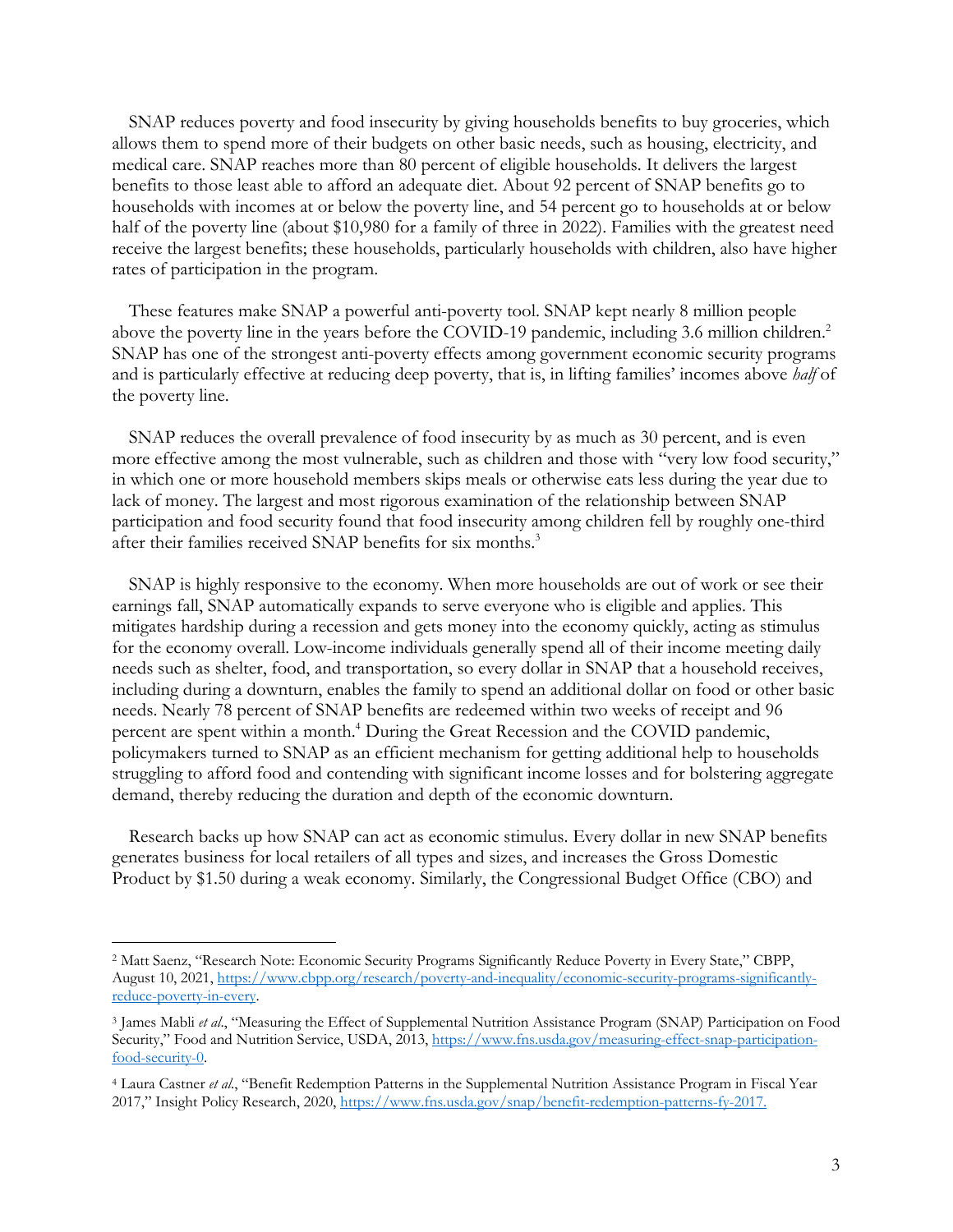Moody's Analytics found that SNAP has one of the largest "bangs-for-the-buck" for increasing economic activity and employment among a broad range of stimulus policies.<sup>5</sup>

SNAP also acts as a first responder in the wake of the emergencies and natural disasters, providing critical food assistance to vulnerable households. After disasters, the U.S. Department of Agriculture (USDA) and states work together to provide quick, targeted assistance. This can include replacing participants' benefits to compensate for lost food, providing temporary Disaster SNAP (D-SNAP) benefits to non-participants who have suffered significant loss, and relaxing program requirements to ease access and relieve undue burden on staff.

# SNAP's Role in Supporting Health and Economic Well-Being

SNAP is associated with improved outcomes in health, education, and self-sufficiency. SNAP participants are more likely to report excellent or very good health than low-income nonparticipants. Research comparing long-term outcomes of individuals in different areas of the country when SNAP expanded nationwide in the 1960s and early 1970s found that access to SNAP during pregnancy and in early childhood improved birth outcomes and long-term health as adults. Studies have linked SNAP to improved educational attainment, higher rates of high school completion, and improved labor market outcomes in adulthood. Older SNAP participants are less likely than similar non-participants to forgo their full prescribed dosage of medicine due to cost. SNAP may also help low-income seniors live independently in their communities and avoid hospitalization.

SNAP is linked with reduced health care costs. On average, after controlling for factors expected to affect spending on medical care, low-income adults participating in SNAP incur about \$1,400, or nearly 25 percent, less in medical care costs in a year than low-income non-participants. The difference is even greater for those with hypertension (nearly \$2,700 less) and coronary heart disease (over \$4,100 less). Two other studies also found an association between SNAP participation and reduced health care costs of as much as \$5,000 per person per year.<sup>6</sup>

SNAP enables low-income households to afford more healthy foods. Because SNAP benefits can be spent only on food, they boost families' food purchases. The updated Thrifty Food Plan (TFP), discussed more below, resulted in higher benefit levels, which will help households better afford a healthy diet featuring more whole grains, different-colored fruits and vegetables, and lean proteins. The fact that SNAP can only be used for food purchased from grocery stores or other food retailers likely encourages better nutrition among participants, because it shifts food spending away from restaurants. In addition, all states operate SNAP nutrition education programs to help participants make healthy food choices.

<sup>5</sup> Alan Blinder and Mark Zandi, "The Financial Crisis: Lessons for the Next One," CBPP, October 15, 2015, https://www.cbpp.org/research/economy/the-financial-crisis-lessons-for-the-next-one; Patrick Canning and Brian Stacy, "The Supplemental Nutrition Assistance Program (SNAP) and the Economy: New Estimates of the SNAP Multiplier," USDA Economic Research Service, July 2019,

https://www.ers.usda.gov/webdocs/publications/93529/err-265.pdf?v=8272.8; Congressional Budget Office, "Estimated Impact of the American Recovery and Reinvestment Act on Employment and Economic Output in 2014," February 2015, https://www.cbo.gov/sites/default/files/114th-congress-2015-2016/reports/49958-ARRA.pdf.

<sup>6</sup> Steven Carlson and Brynne Keith-Jennings, "SNAP Is Linked with Improved Nutritional Outcomes and Lower Health Care Costs," CBPP, January 17, 2018, https://www.cbpp.org/research/food-assistance/snap-is-linked-with-improvednutritional-outcomes-and-lower-health-care.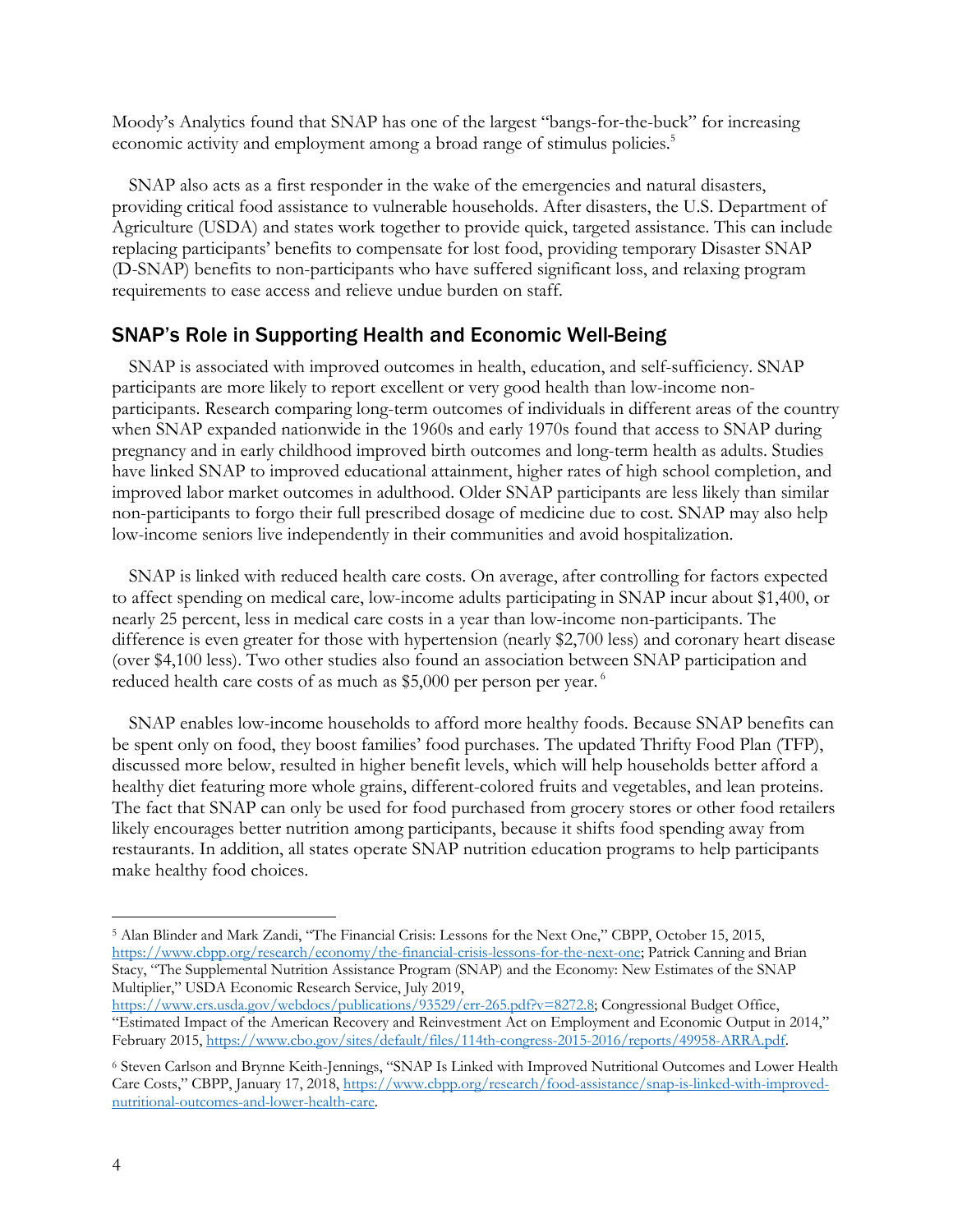# SNAP Acted as a First Line of Defense Against Hardship During Pandemic

After the onset of the COVID-19 pandemic, SNAP responded quickly to deteriorating economic conditions, pushed back against food insecurity and other forms of hardship, and supported families during periods of unemployment, earnings loss, and uncertainty. Moreover, Congress acted expeditiously to temporarily modify and expand SNAP ― changes that states implemented quickly and effectively ― to deliver additional food assistance to households in communities across the country.

In March 2020, when Congress enacted and President Trump signed the first legislation to address the health and economic impacts of COVID-19, hunger was poised to soar. Calls requesting help with food to state "211" numbers, which households in need of help can use for human services referrals, were over four times greater in late March through mid-May 2020 than earlier in 2020.7 The food bank network Feeding America distributed 42 percent more food in the second quarter of 2020 than it did in the first quarter, and food banks were growing increasingly concerned about their ability to meet the increased need.<sup>8</sup>

During the Great Recession, the share of households that were food insecure rose from 11.1 percent in 2007 to 14.7 percent in 2009, according to Agriculture Department estimates. Yet during the COVID-19 pandemic, because of SNAP's structural ability to respond to increased need as well as the robust relief effort in SNAP and other efforts ― including unemployment insurance and economic impact payments ― the typical annual measure of food insecurity in 2020 was unchanged from the 2019 level of 10.5 percent.<sup>9</sup>

This overall figure obscures that food insecurity under the annual measure did rise for households with children and for households headed by Black adults; people of color have faced higher levels of food insecurity for decades. (See Figure 2.) And other Census data show higher levels of food insufficiency (a different measure of food hardship, in which adults report that their household sometimes or often did not have enough to eat in the last week) during the pandemic than what the annual data show. But it's clear that SNAP and other forms of economic support prevented food insecurity from surging during the pandemic the way it did during the Great Recession.

<sup>7</sup> Rachel Garg *et al*., "A new normal for 2-1-1 food requests?" Washington University in St. Louis Health Communication Research Laboratory, June 15, 2020, https://hcrl.wustl.edu/a-new-normal-for-2-1-1-food-requests/; Cindy Charles *et al*., "Trends of top 3 food needs during COVID," Washington University in St. Louis Health Communication Research Laboratory, August 7, 2020, https://hcrl.wustl.edu/trends-of-top-3-food-needs-duringcovid/.

<sup>8</sup> Paul Morello, "The food bank response to COVID, by the numbers," Feeding America, March 12, 2021, https://www.feedingamerica.org/hunger-blog/food-bank-response-covid-numbers.

<sup>9</sup> Alisha Coleman-Jensen *et al.*, "Household Food Security in the United States in 2020," USDA, September 2021, https://www.ers.usda.gov/publications/pub-details/?pubid=102075.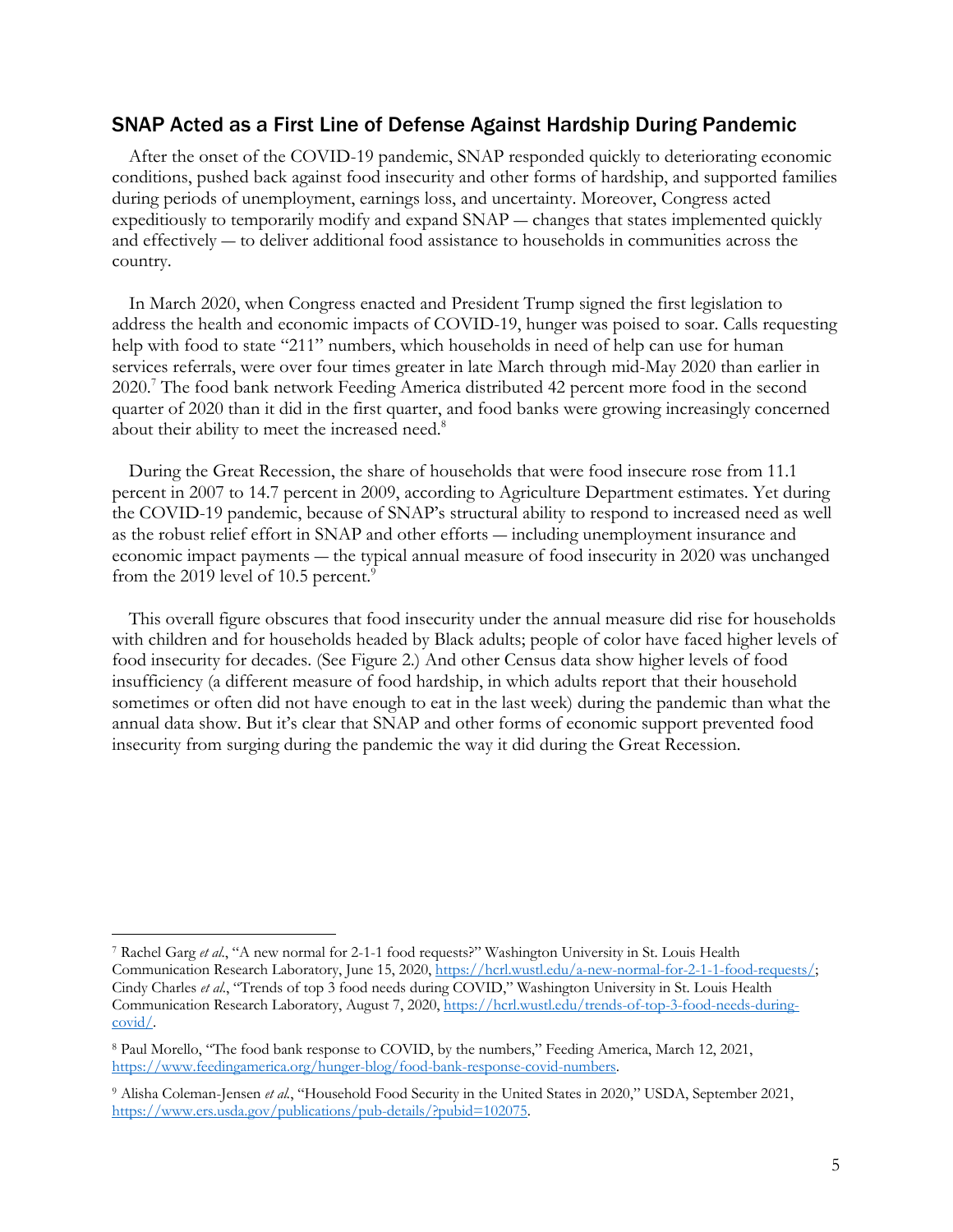# **Food Insecurity by Race and Ethnicity Reveals Stark Disparities**

Percentage of households that lacked access to adequate food at some point in the year, by race and ethnicity, 2001-2020



CENTER ON BUDGET AND POLICY PRIORITIES | CBPP.ORG

Because of SNAP's structure, participation can expand automatically in response to job and income losses, and policy changes enacted during the pandemic boosted caseloads modestly as well. SNAP is available within a month — often within a week — of a household's application, so it was one of the first forms of economic relief available to many low-income families during the pandemic when people lost jobs, had their hours cut, or were unable to work because of illness.

The number of SNAP participants grew from 37 million in an average month just before the pandemic to 43 million in June 2020. (The total number of individuals helped by SNAP during the pandemic is higher than these point-in-time figures because households enrolled in and left the program over the course of the last two years.) The number of people participating in SNAP has declined since the summer of 2020, but in February 2022 (the most recent data available) more than 41 million people participated, 12 percent above the February 2020 level. CBO forecasts the number of SNAP participants will continue to decline in coming years and ultimately fall below prepandemic levels. After a downturn, SNAP caseloads tend to remain elevated for a number of years. One reason is that during a crisis, families who may have already been eligible apply for SNAP as they face greater need and uncertainty. Such households may continue to participate in the program, receiving benefits to augment their low earnings until their earnings rise enough to make them wholly ineligible.

Beginning in March 2020, Congress temporarily modified SNAP rules to further reduce hardship and support the economy, taking advantage of SNAP's ability to deliver benefits quickly and efficiently on households' electronic benefit transfer (EBT) cards. These changes included: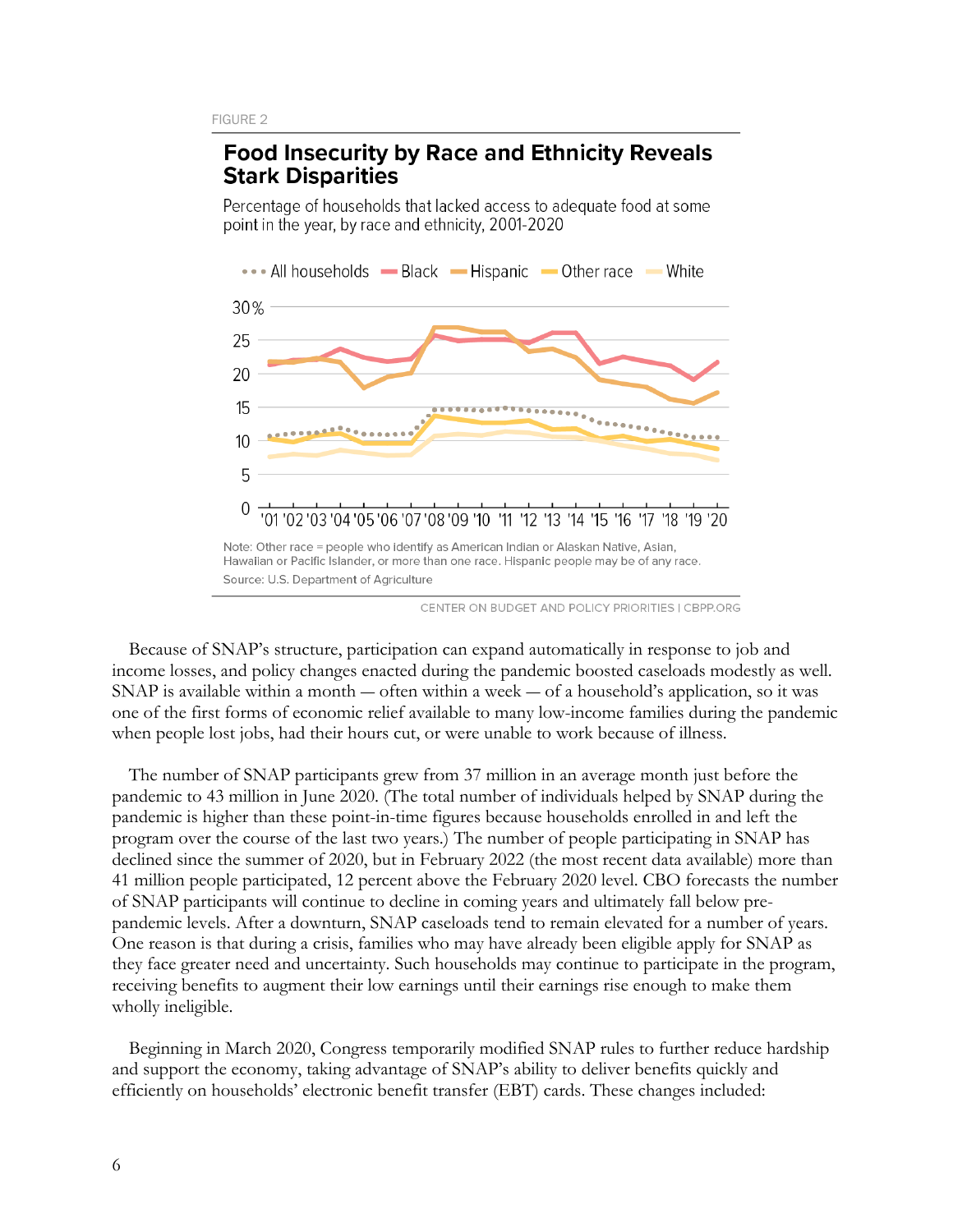- **Emergency allotments (EAs).** In March 2020 Congress gave states and USDA the flexibility to provide emergency SNAP benefit supplements, which all states did. Congress authorized USDA to approve EAs for as long as the federal government has declared a public health emergency and the state has issued an emergency or disaster declaration. As of May 2022, about 15 states had ended their disaster declarations and were no longer providing EAs. In states providing EAs, all households receive the maximum benefit for their household size; if the difference between the maximum benefit and the household's original benefit under the SNAP benefit formula is less than \$95, then the household's EA is increased so the total EA benefit is no lower than  $$95<sup>10</sup>$
- **A 15 percent SNAP benefit boost.** Congress acted in December 2020 to raise SNAP maximum benefits by 15 percent from January through June 2021. The American Rescue Plan extended the increase through September 2021, when the increase ended.
- **The Pandemic-EBT program (P-EBT).** Congress created P-EBT in March 2020 as a temporary program to provide benefits to households with children who miss out on free or reduced-price school meals due to the pandemic. Congress later extended and expanded it to provide benefits to cover certain younger children and during the summer, when food insecurity among children rises.

While not SNAP benefits, P-EBT is delivered on SNAP's EBT cards and state SNAP agencies played a leadership role in standing up this new program within just a few months. P-EBT reduced the share of families where children experienced very low food security by 17 percent, according to Brookings Institution research. The program reduced food insufficiency, by 28 percent, the same study found. The effects were larger in states that had higher rates of school closures during the pandemic.<sup>11</sup> States' ability to provide P-EBT benefits is tied to the federal public health emergency. All or nearly all states offered P-EBT benefits during the past couple of school years and last summer. Currently more than half of states have USDA-approved plans to issue P-EBT benefits for the 2021-2022 school year when schools are closed or attendance is disrupted due to COVID-19, and USDA recently issued guidance to states regarding P-EBT for summer 2022.

Average SNAP benefits across all households rose from about \$120 per person per month before the pandemic to about \$230 in the summer of 2021. Since then, SNAP pandemic relief has fallen after the 15 percent benefit boost ended and states have started to pull back on emergency supplements. When the emergency allotments end ― as has happened already in some states and will

<sup>&</sup>lt;sup>10</sup> The Trump Administration originally set EAs at the amount that raised each SNAP household's benefits to the level of the SNAP maximum allotment ― which helped those households that didn't otherwise receive the maximum allotment, but left out the 40 percent of SNAP households who have the lowest incomes and already received the maximum allotment. In April 2021, USDA revised the emergency allotment calculations to include the lowest-income households so each household now receives at least an additional \$95 a month. See USDA, "USDA Increases Emergency SNAP Benefits for 25 million Americans," April 1, 2021, https://www.fns.usda.gov/news-item/usda-006421.

<sup>11</sup> Lauren Bauer, Kristina Ruffini, and Diane Whitmore Schanzenbach, "An Update on the Effect of Pandemic EBT on Measures of Food Hardship," Hamilton Project, September 29, 2021, https://www.brookings.edu/research/an-updateon-the-effect-of-pandemic-ebt-on-measures-of-food-hardship/. As explained above, very low food insecurity is the most severe form of food insecurity where children have to take steps such as skipping meals because they lack resources. Food insufficiency is a different measure where adults report that their household sometimes or often did not have enough to eat in the last week.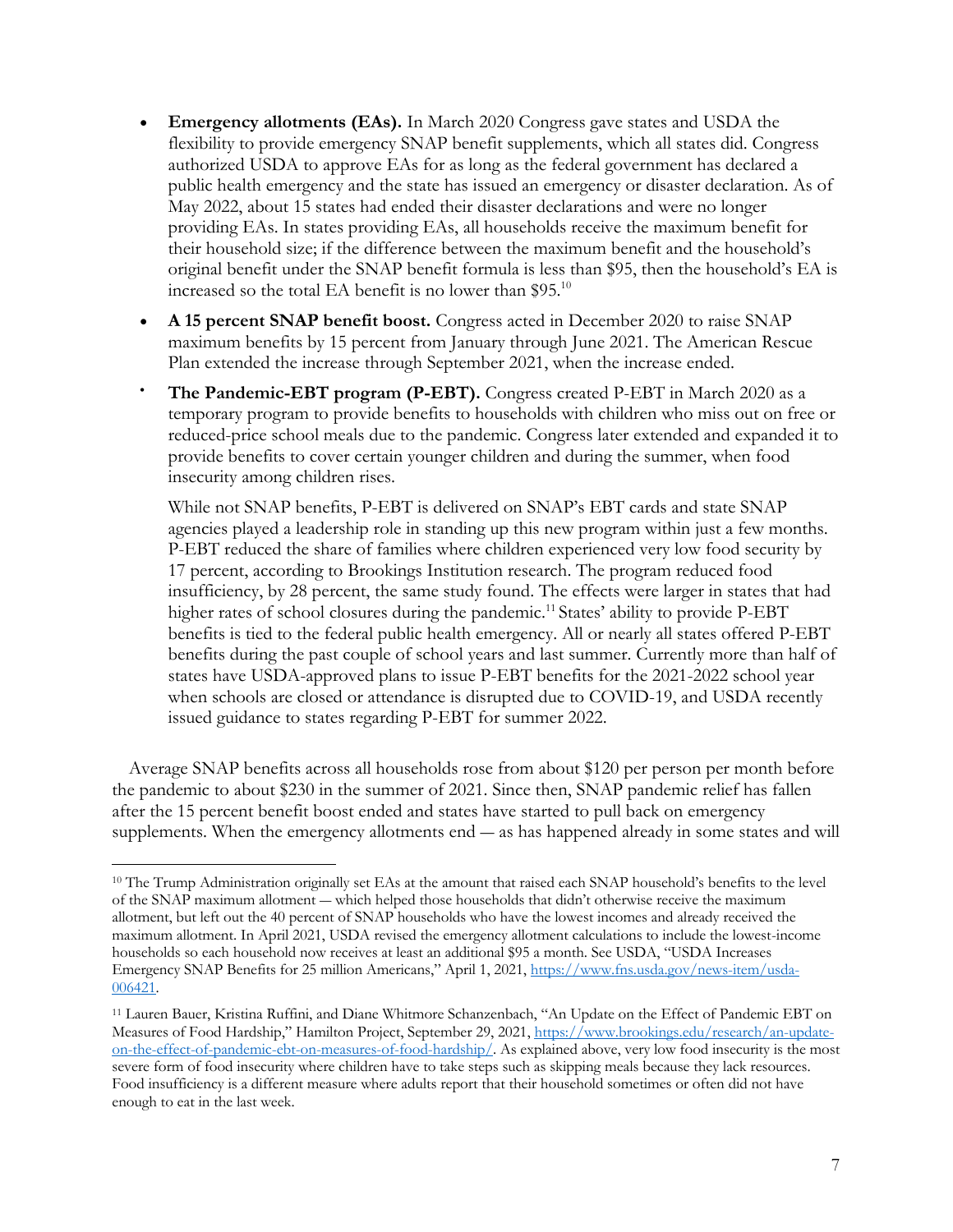happen in other states with the end of the federal public health emergency ― SNAP households see their benefits fall by an average of about \$80 per person per month, or about 33 percent, though the exact amount depends on the household's income and other circumstances. The average SNAP benefit per person per day drops from about \$8 to about \$5.45. Fortunately, because of the update to the Thrifty Food Plan, described below, SNAP benefits after the EAs end are far more adequate than they otherwise would have been.

During the pandemic Congress also:

- Temporarily suspended SNAP's harsh three-month time limit, which takes benefits away from many adults under age 50 without children in the home when they don't have a job for more than 20 hours a week;
- Loosened the general rule that makes many college students ineligible for SNAP;
- Allowed waivers of certain administrative process requirements in SNAP to enable administrators to deliver benefits promptly and safely even as caseloads surged and eligibility staff worked from home; and
- Increased funding for the nutrition assistance block grants in Puerto Rico, American Samoa, and the Northern Mariana Islands and funded additional commodity purchases for emergency food programs.

The pandemic highlighted the critical role that SNAP plays in delivering resources quickly to individuals and their communities. It also reinforced the exceptional dedication and perseverance of the state officials across the country who administer the program with compassion and integrity.

# SNAP Supports Workers Paid Low Wages

SNAP is an important support for workers who are paid low wages. Millions of people in the U.S. work in jobs with low wages, unpredictable schedules, and no benefits such as paid sick leave — all of which contribute to high turnover and spells of unemployment. SNAP provides monthly benefits that help fill gaps for workers with low and inconsistent pay and can help workers afford food during periods when they are looking for work.

Several features of SNAP's benefit structure make it an effective support for workers. During the pandemic, SNAP has helped millions of households experiencing unemployment and a turbulent job market. However, SNAP's harsh three-month time limit for unemployed adults not raising children cuts off benefits for participants who may be looking for work or who face barriers to work, creating hardship with no significant impact on employment among those affected.

**SNAP helps workers in low-paying jobs put food on the table.** The share of SNAP households that worked in an average month while receiving SNAP grew over the past three decades, until the onset of the pandemic. Work rates rose among all SNAP households, but especially among households with children. This trend continued despite the large job losses in the Great Recession.

Close to two-thirds of working SNAP participants work in service, office and administrative support, sales, or professional occupations. Many of the jobs most common among SNAP participants, such as service or sales jobs like cashiers, cooks, or home health aides, often feature low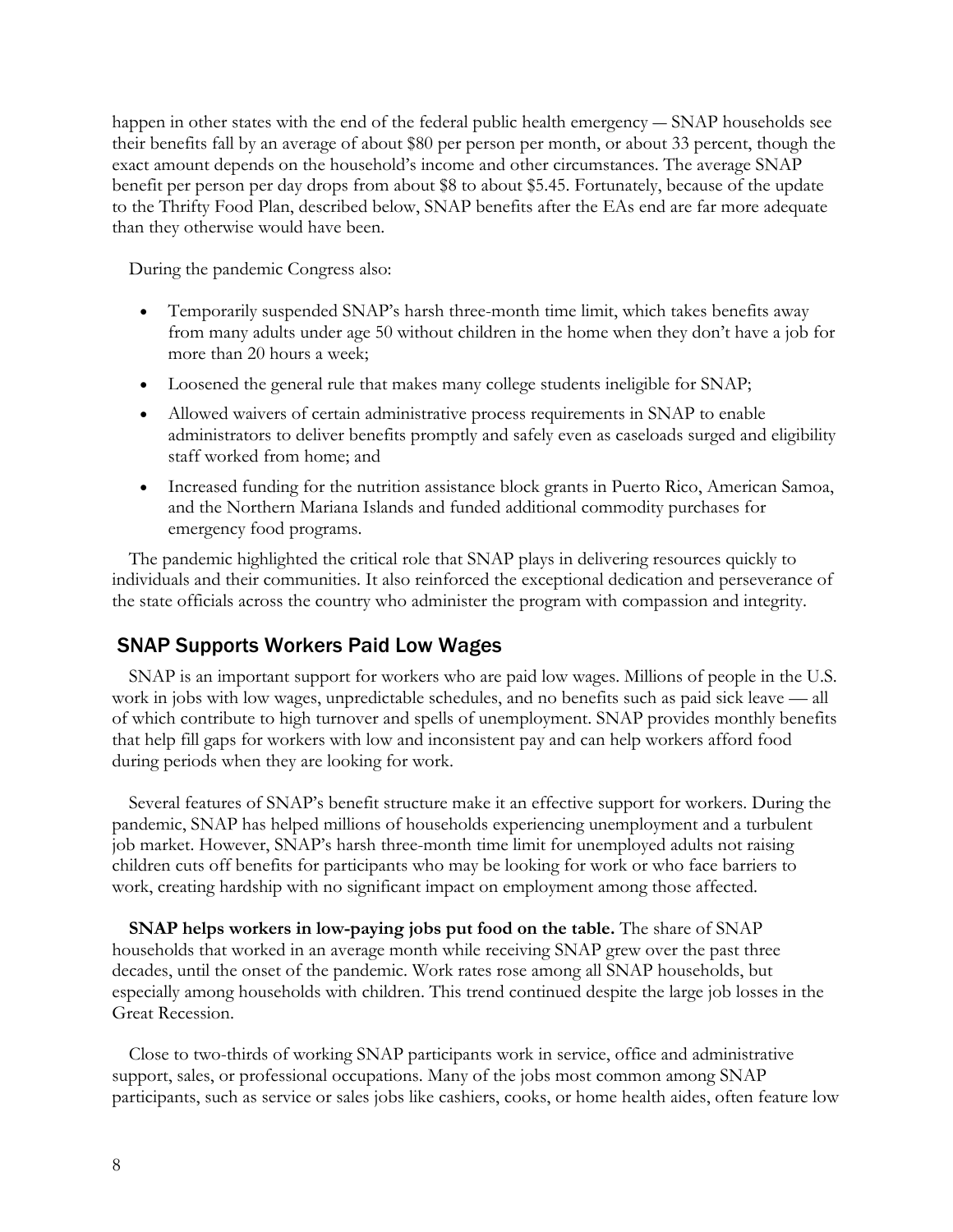pay and irregular work hours, and frequently lack benefits such as paid sick leave.12 These conditions make it difficult for workers to earn sufficient income to provide for their families and may contribute to volatility such as high job turnover. SNAP supplements these workers' low pay, helps smooth out income fluctuations due to irregular hours, and helps workers when they temporarily lose employment, enabling them to buy food and use their limited resources on other basic necessities.

**The pandemic has disproportionately impacted the low-paid labor market and SNAP participants seeking work.** The majority of jobs lost in the crisis were in industries that pay low wages, with the lowest-paying industries accounting for 30 percent of all jobs but 59 percent of the jobs lost from February 2020 to October 2021, according to Labor Department employment data. Jobs were down nearly twice as much in low-paying industries (4.5 percent) as in medium-wage industries (2.6 percent) and roughly 15 times as much as in high-wage industries (0.3 percent) during this period.13 Workers who were born outside the U.S. (including individuals who are now U.S. citizens) experienced larger job losses than U.S.-born workers.

Black and Latino workers experienced a far slower jobs recovery than white workers — reflecting historical patterns rooted in structural racism. By May 2022, however, unemployment rates for Black and Latino workers had returned to pre-pandemic levels, though they still are substantially higher than unemployment rates for white workers. Some 6.2 percent of Black workers and 4.3 percent of Latino workers were unemployed in May 2022, compared to 3.2 percent of white workers.

**The majority of SNAP participants who can work do so, either while receiving SNAP or before and after. Many turn to SNAP when they are between jobs**. Among SNAP participants who are working-age, non-disabled adults, more than half work while receiving SNAP — and 74 percent work in the year prior to or the year after receiving SNAP. For families with children and at least one working-age, non-disabled adult the work rates are even higher: 75 percent of households with children include someone who works while receiving SNAP and nearly 90 percent of such households include someone who works in the year prior to or the year after receiving SNAP.<sup>14</sup> This shows that joblessness is often temporary for SNAP participants.

The low pay and instability in many low-paid jobs can contribute to income volatility and job turnover: workers paid low wages, including many who participate in SNAP, are more likely than other workers to experience periods when they are out of work or when their monthly earnings drop, at least temporarily. These dynamics lead many adults to participate in SNAP for short periods, often while between jobs or when their work hours are cut. Others, such as workers with steady but low-paying jobs or those unable to work, participate longer term.

<sup>12</sup> Brynne Keith-Jennings and Vincent Palacios, "SNAP Helps Millions of Low-Wage Workers," Center on Budget and Policy Priorities, May 17, 2017, https://www.cbpp.org/research/food-assistance/snap-helps-millions-of-low-wageworkers.

<sup>13</sup> CBPP, "Tracking the Covid-19 Economy's Effects on Food, Housing, and Employment Hardships," updated February 10, 2022, https://www.cbpp.org/research/poverty-and-inequality/tracking-the-covid-19-economys-effects-onfood-housing-and.

<sup>14</sup> CBPP analysis of the 2014 panel of the U.S. Census Bureau's Survey of Income and Program Participation.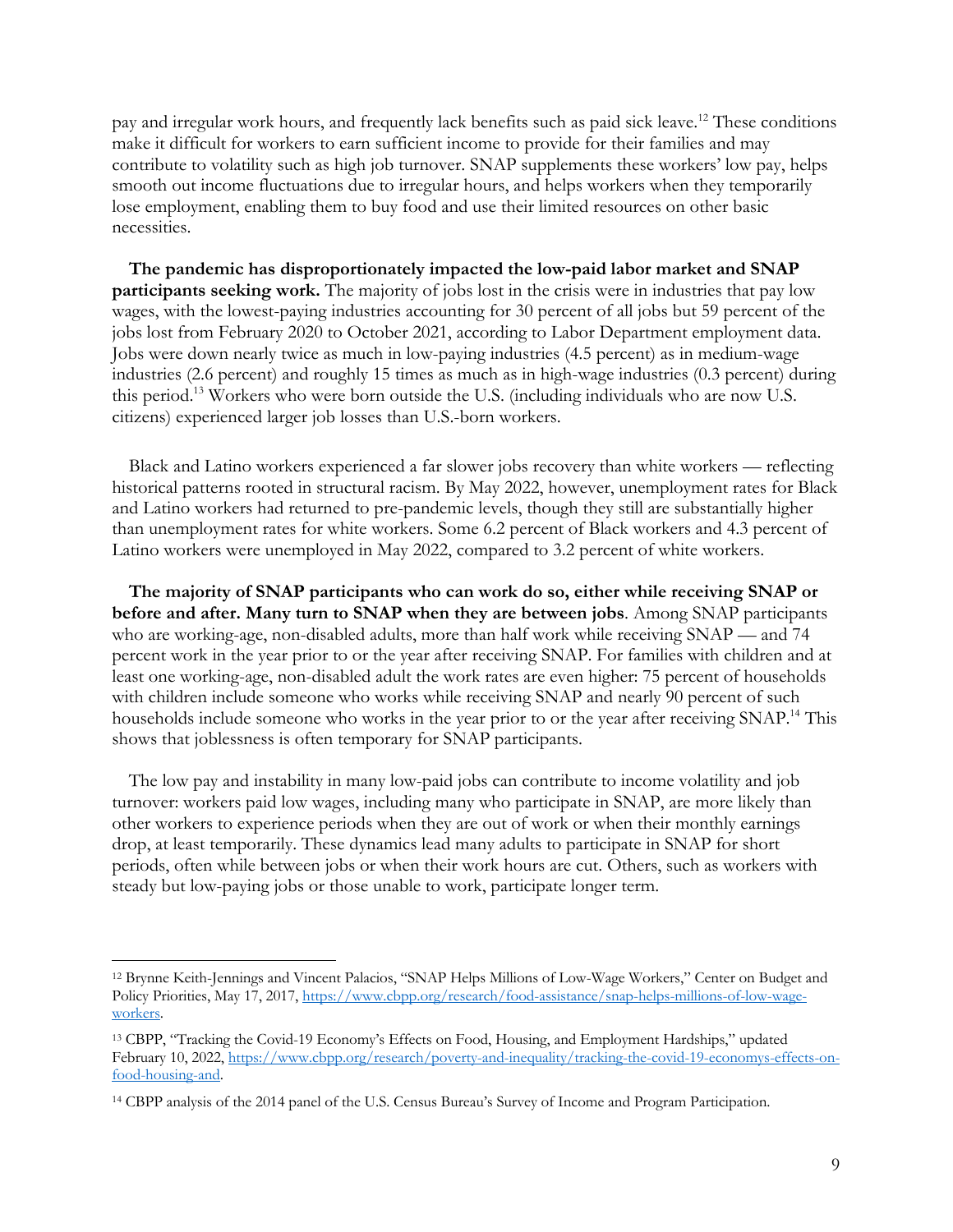**People working for low pay are underserved in many states.** Even though SNAP provides an important support for these workers, this population is often particularly hard to reach. In 2019, 72 percent of individuals with earnings who were eligible for SNAP participated compared to 82 percent of all eligible people, according to USDA estimates.<sup>15</sup>

**SNAP's design supports work.** Some policymakers have raised concerns that programs that provide assistance for low-income families may discourage work if participants are worried that they will face a "cliff" where they lose their benefits entirely if they take a job or increase their earnings above the program's income limit. SNAP contains three features that result in a fairly small benefit cliff for households with income at the upper end of SNAP's income eligibility limit.

First, SNAP's standard benefit formula (in place outside of the current public health emergency) targets benefits based on a household's income and expenses, but the program phases out benefits *slowly* with increased earnings and includes a 20 percent deduction for earned income to reflect the cost of work-related expenses and to function as an additional work support. As a result, each additional dollar of earnings results in most households experiencing a decline of only 24 to 36 cents in SNAP benefits. Most SNAP households see an increase in their total income when their earnings rise modestly — particularly if they are in the income range where the Earned Income Tax Credit is increasing as earnings rise — even if some other benefits begin to phase down as well. As a result of the earnings deduction, a household with earnings will receive a larger SNAP benefit than a household of the same size and gross income in which income comes from unearned sources.

SNAP does, however, limit gross income to 130 percent of the federal poverty line, creating a small but meaningful benefit cliff or benefit loss for some households who see their earnings increase from just below to just above that level. This loss of SNAP would cancel out more of the increased earnings than is the case for lower-income households, and, depending on how much the household had increased its earnings, the household may not be better off over a narrow income range.

For example, a single parent with two children working full time at \$13.50 an hour would have income at 128 percent of the poverty level and receive about \$317 a month from SNAP, making up about 12 percent of their total monthly income. If their hourly wage increased by 50 cents (or \$87 a month), lifting the household's income just above 130 percent of FPL (\$2,379 for a family of three per month in fiscal year 2022), the family would become ineligible for SNAP under the federal income eligibility cut-off. In this circumstance, the household's loss of SNAP benefits would more than cancel out the higher earnings; their total monthly resources would decline by about \$230 per month.<sup>16</sup> (The parent may see further wage increases over time, now building from a higher base, and at that point their higher earnings would make the family better off.)

Fortunately, states currently have an option to lift the gross income limit through "broad-based categorical eligibility." This state option is the second protection in SNAP against a benefit

<sup>15</sup> Alma Vigil, "Trends in USDA Supplemental Nutrition Assistance Program Participation Rates: Fiscal Year 2016 to Fiscal Year 2019," USDA, March 2022, https://www.fns.usda.gov/snap/trends-participation-rates-fy-2016-2019.

<sup>16</sup> CBPP calculation based on fiscal year 2022 SNAP benefit parameters and fiscal year 2019 SNAP household characteristics data. We assume no emergency allotments are in effect. In this example, this family claims the \$177 standard deduction and the 20 percent earned income deduction and has \$1,407 monthly shelter costs.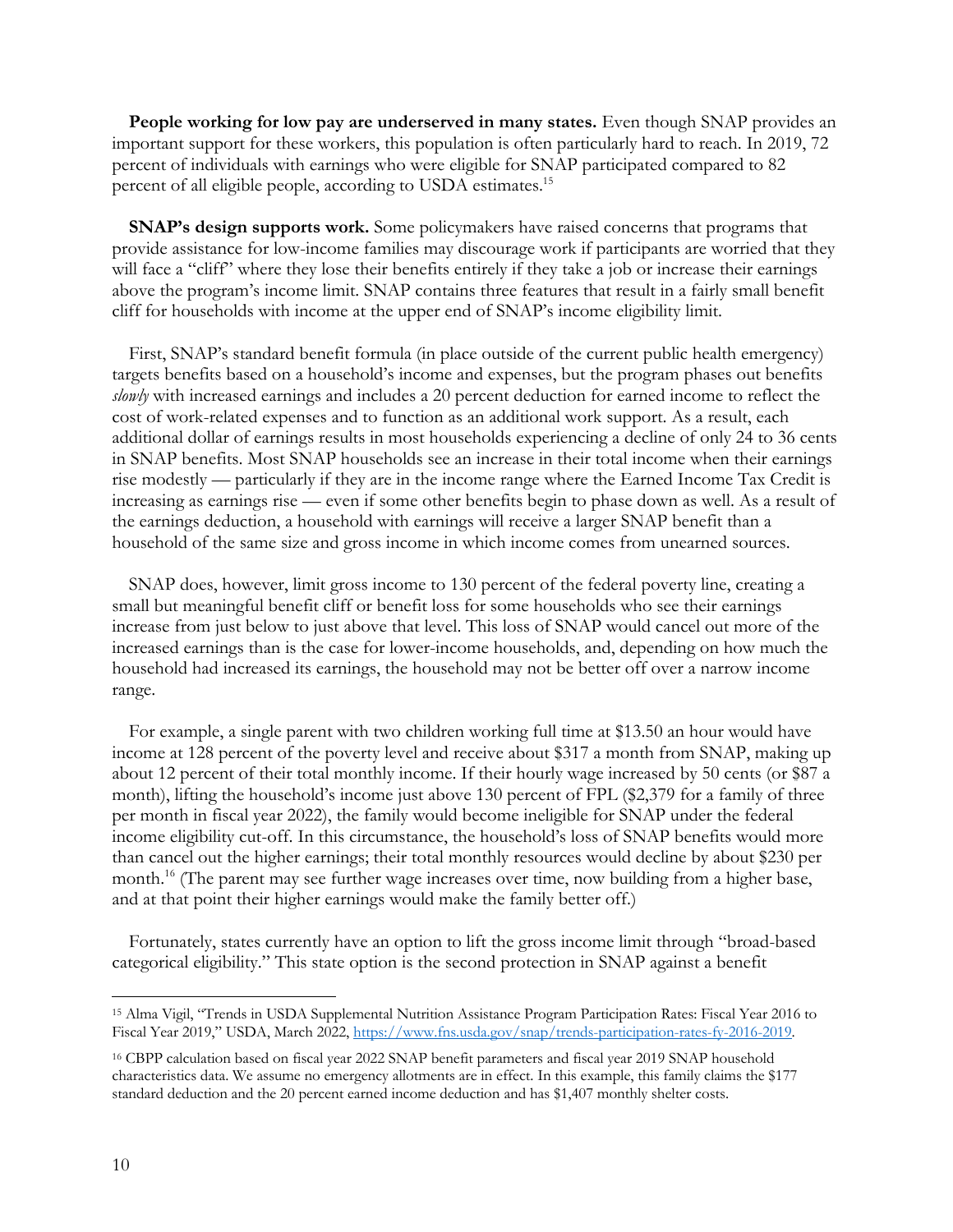cliff. More than 30 states have taken advantage of the option thereby allowing benefits to phase out gradually for all working households. Consider the previous example in a state that used the categorical eligibility option to adopt a higher gross income limit. The household's SNAP benefit would drop by only about \$30 a month when their income rose, so the household would still be better off with the higher-paying job. The option allows states to smooth SNAP's phase out and eliminate the relatively modest benefit cliff; states that adopt the option ensure that if a working household is able to increase their earnings, their SNAP benefits phase out slowly and evenly.

The third protection against a benefit cliff is SNAP's structural guarantee to make food assistance available to every household that qualifies under program rules and applies for help. SNAP households that leave the program because they find a job or get a raise and no longer qualify can count on SNAP being available if they need help again later. Without this guarantee a household that loses its job might have to wait until funding became available to resume benefits — as occurs now with child care and other benefits that are constrained by funding limitations from serving all who are eligible. That SNAP can serve all who qualify for its benefits lowers the perceived risks of working, making it easier for low-income families to take a chance on a new job or promotion.

**SNAP's time limit does not increase work effort but does cut people off benefits.** SNAP's role as the nation's primary anti-hunger safety net has long had a gaping hole. Non-elderly adults without children in their homes can receive benefits for only three months every three years, unless they are working at least 20 hours a week or can document they are unable to work. Most states offer little if any help in meeting the 20-hour requirement, so the rule is actually a time limit on benefit receipt, cutting off all individuals who are unable to find enough hours of work. States can temporarily waive the time limit in areas where there are insufficient jobs. Due to the pandemic, the time limit is temporarily suspended nationwide.

Research shows that taking food away from households does not lead to increased work effort or earnings. A recent USDA report adds to the growing evidence that the time limit doesn't lead to SNAP participants finding a job.<sup>17</sup> By taking SNAP away, the time limit leaves people with fewer resources to buy food and puts them at risk of food insecurity.

Additional research supports these findings. A recent paper showed that SNAP's time limit reduced participation in the program by 53 percent among those subject to the time limit, again with no effects on employment.<sup>18</sup> Earlier research found people subject to the time limit lost SNAP benefits and that losing SNAP eligibility did not increase employment but did increase the number of days people reported being in poor health. 19

<sup>17</sup> Laura Wheaton *et al*., "The Impact of SNAP Able-Bodied Adults Without Dependents (ABAWD) Time Limit Reinstatement in Nine States," Urban Institute, June 2021, https://www.fns.usda.gov/snap/impact-snap-able-bodiedadults-without-dependents-abawd-time-limit-reinstatement-nine.

<sup>18</sup> Colin Gray *et al*., "Employed in a SNAP? The Impact of Work Requirements on Program Participation and Labor Supply," National Bureau of Economic Research Working Paper 28877, June 2021, https://www.nber.org/papers/w28877.

<sup>19</sup> Ed Bolen *et al*., "Permanently End the SNAP Cut-Off to Support a More Equitable Recovery," CBPP, May 2021, https://www.cbpp.org/research/food-assistance/permanently-end-the-snap-cut-off-to-support-a-more-equitablerecovery; Wenhui Feng, "The Effects of Changing SNAP Work Requirement on the Health and Employment Outcomes of Able-Bodied Adults without Dependents," *Journal of the American Nutrition Association*, Vol. 41, No. 3, 2021, pp. 281-290, https://www.tandfonline.com/doi/abs/10.1080/07315724.2021.1879692?journalCode=uacn20&.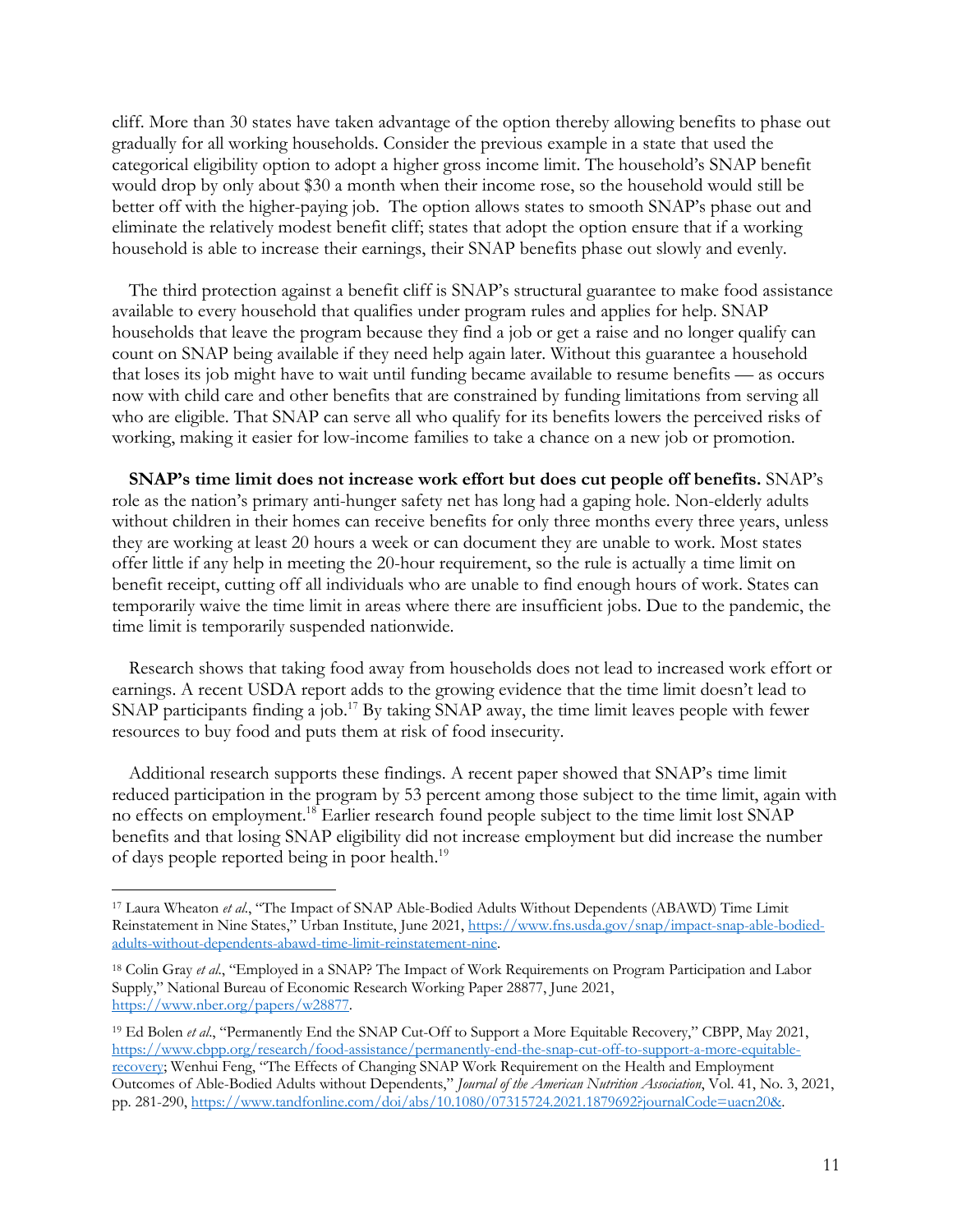Studies also confirm that individuals potentially subject to the time limit are more likely to have significant barriers to employment, such as lack of a high school diploma or GED, a felony conviction, or lack of transportation or a driver's license, and have higher rates of homelessness and mental or physical conditions that can impact their ability to work.

### Thrifty Food Plan Update Increasing SNAP's Benefit Adequacy

SNAP's purpose is to help participants afford a variety of healthy foods. SNAP benefit levels are tied to the cost of the Department of Agriculture's Thrifty Food Plan, a food plan intended to provide adequate nutrition at a budget-conscious cost.

The bipartisan 2018 farm bill directed USDA to reevaluate the Thrifty Food Plan to better reflect the modern cost of a healthy diet by 2022 and every five years thereafter. (See Figure 3.) USDA's updated Thrifty Food Plan, which was issued in August 2021 (meeting the statutory timeframe) and went into effect at the start of fiscal year 2022, increased SNAP's purchasing power, raising average benefits per person per day by about \$1.20 to about \$5.45 in fiscal year 2022, which will help millions of families' ability to add a greater variety of fruits, vegetables, and other healthy foods to their diet. $20$ 



<sup>20</sup> Joseph Llobrera, Matt Saenz, and Lauren Hall, "USDA Announces Important SNAP Benefit Modernization," CBPP, August 26, 2021, https://www.cbpp.org/research/food-assistance/usda-announces-important-snap-benefitmodernization.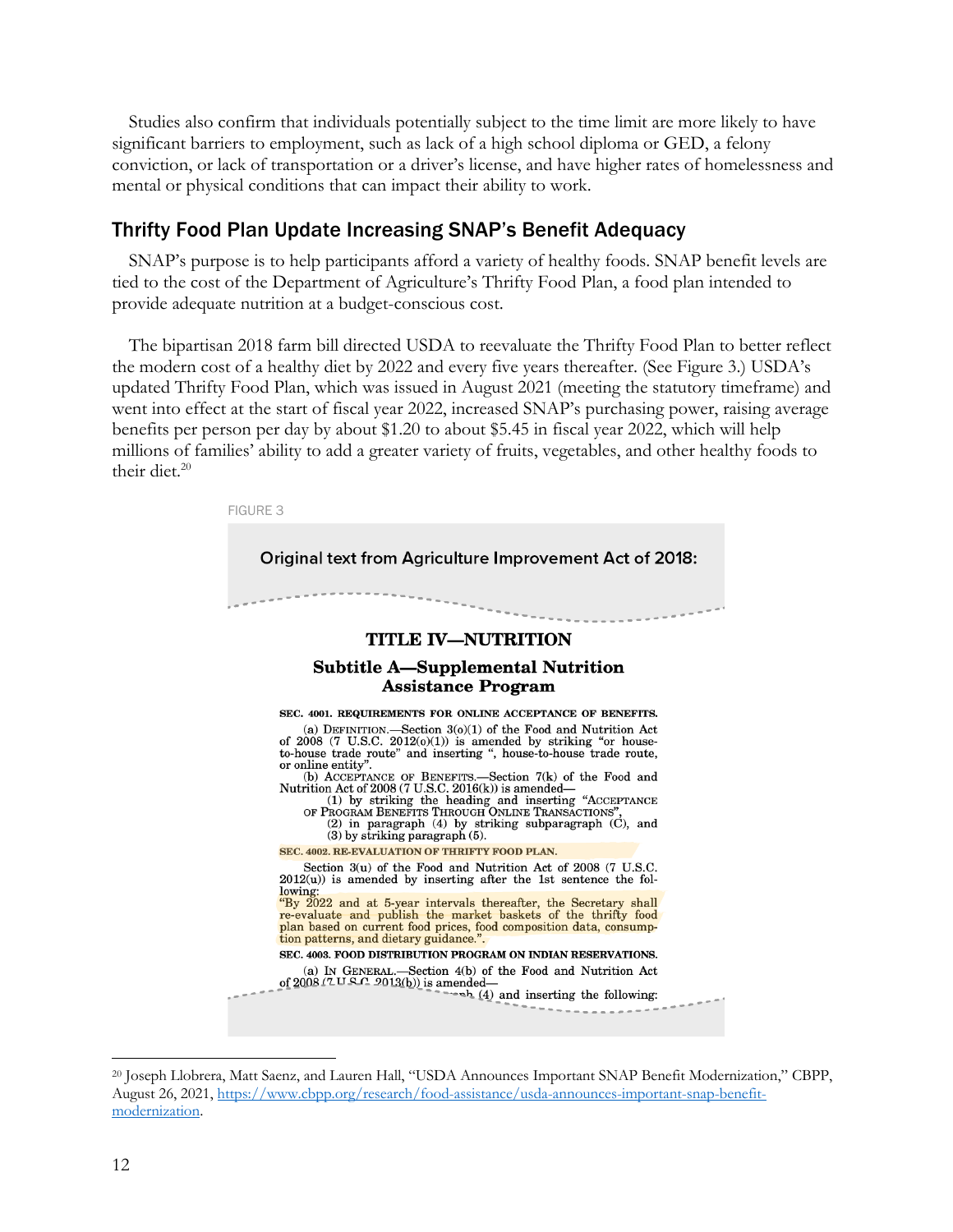It had been 15 years since USDA last revised the TFP and nearly 60 years since it reexamined the TFP's real purchasing power. The revised TFP is a model food plan that's more: in sync with what families with low incomes eat, or would eat if less budget constrained; attuned to the realities of time-strapped families; and reflective of scientific evidence for a nutritious, varied diet that includes more whole grains, different-colored fruits and vegetables, and lean proteins (including seafood).

SNAP expects families receiving benefits to spend 30 percent of their net income on food. Families with no net income receive the maximum benefit, which is set at the cost of the Thrifty Food Plan. For all other households, the monthly SNAP benefit equals the maximum benefit for that household size minus the household's expected contribution.

#### Before TFP Update, Evidence Showed Benefits Were Inadequate

Before USDA's revision, the Thrifty Food Plan had been adjusted only for inflation since the 1970s, even as our understanding of what constitutes a healthy diet changed. That left SNAP benefits badly out of line with the most recent dietary recommendations and the economic realities most struggling households face when trying to buy and prepare healthy foods.

Prior to the TFP revision, many families struggled once SNAP benefits ran out. About onequarter of all households exhausted virtually all their benefits within a week of receipt, and more than half exhausted virtually all benefits within the first two weeks. Numerous studies have found that late in the benefit cycle (that is, toward the end of the month), SNAP participants consumed fewer calories (with the probability of going an entire day without eating tripling from the first to the last day of the month), were likelier to experience food insecurity, visited food pantries more frequently, and may have been more likely to visit emergency rooms or to be admitted to a hospital because of low blood sugar. In addition, at the end of the benefit month, children's test scores were lower and they were more likely to misbehave in school.<sup>21</sup>

Scientific evidence now emphasizes the importance of eating a broad range of somewhat more costly foods, including more whole grains, red, orange, and leafy green vegetables, lean proteins, and seafood. To prepare a healthy diet, families must have enough money to buy ingredients, as well as the time needed to plan meals, buy and prepare food, consume meals, and clean up. With the increase in women's labor force participation since the 1970s, and with many parents working multiple jobs, many families lack this time for food preparation.

To stay cost-neutral over the years, the TFP had relied on a limited set of less-expensive foods, had assumed that families can spend a considerable amount of time preparing meals mostly from scratch, and had not accounted for varying family types and dietary needs. As a result, SNAP benefits had fallen short of what many people need to buy and prepare healthy food.

<sup>21</sup> Steven Carlson, Joseph Llobrera, and Brynne Keith-Jennings, "More Adequate SNAP Benefits Would Help Millions of Participants Better Afford Food," CBPP, July 15, 2021, https://www.cbpp.org/research/food-assistance/moreadequate-snap-benefits-would-help-millions-of-participants-better.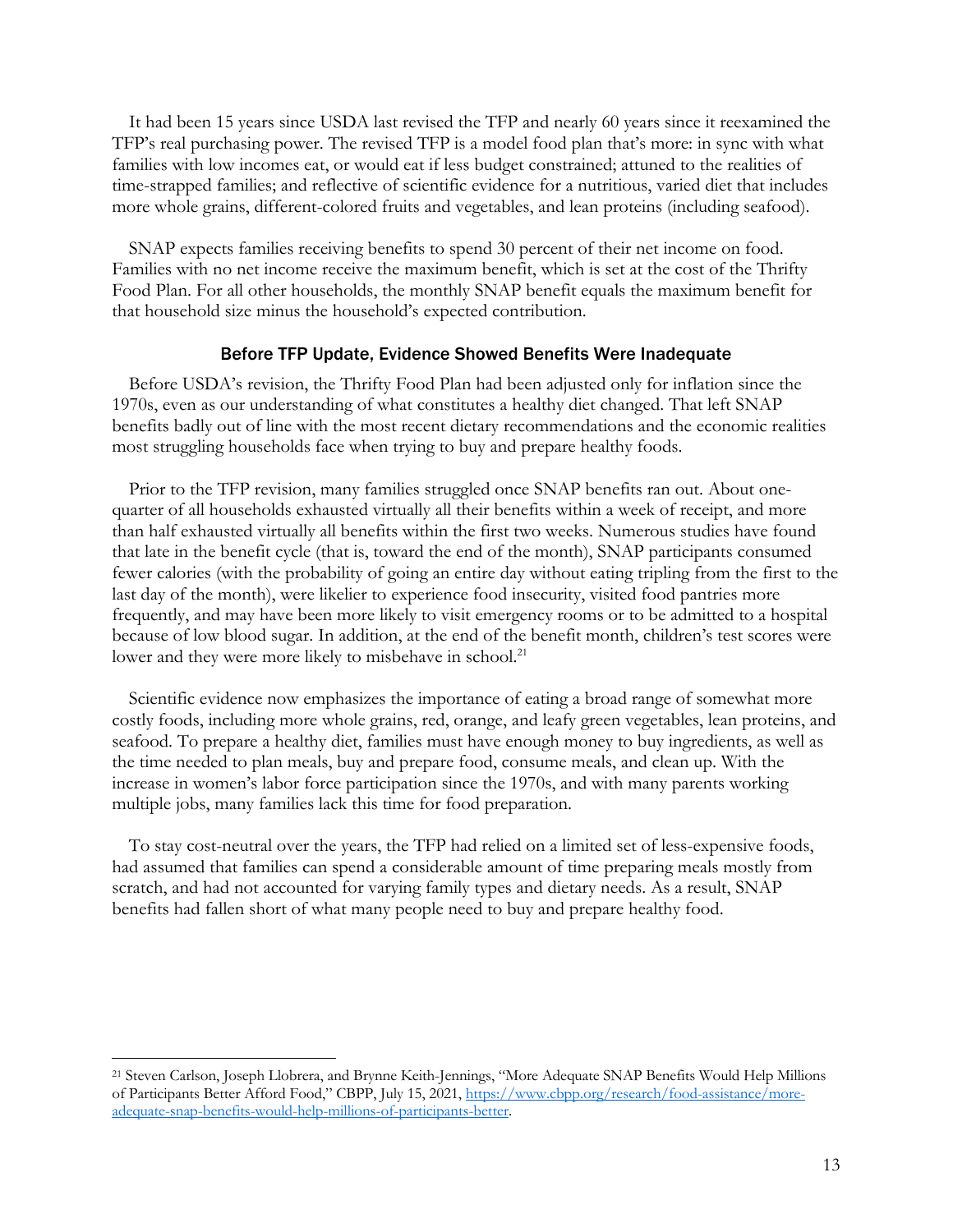#### Impact of TFP Increase

The update to the TFP resulted in a meaningful but modest SNAP benefit increase. The 21 percent increase in maximum SNAP benefits raised the average benefit from about \$4.25 per person per day (without the temporary, pandemic-related increases that are now in place but expire in the coming months) to about \$5.45 per person per day in fiscal year 2022. (See Figure 4.)

#### *Reduces Poverty*

About 2.4 million people, including more than 1 million children, will be lifted above the poverty line because of this modest increase, based on a CBPP estimate that uses the Supplemental Poverty Measure and Census data for 2017.22 The TFP adjustment is projected to cut the number of children participating in SNAP whose families have annual incomes below the poverty line by 15 percent and will reduce the number of children in poverty overall by 12 percent, we estimate. In addition, the TFP FIGURE 4

# **Thrifty Food Plan Revision Meaningfully Increased Average SNAP Benefits Per Person Per Day**



Source: CBPP analysis of 2019 SNAP household characteristics data for fiscal year 2022

adjustment will reduce the severity of poverty for another 20.5 million people, including 6.2 million children.

Of the roughly 23 million people the change will lift above or closer to the poverty line, 9.4 million are white, 6.5 million are Latino, 5.3 million are Black, and 900,000 are Asian.<sup>23</sup>

#### *Improves Food Security*

More adequate SNAP benefits can help reduce food insecurity, research shows. Those improvements can have long-term impacts, such as supporting economic mobility and reducing health care costs. Children participating in SNAP face lower risks of nutritional deficiencies and poor health, which can improve their health over their lifetimes. SNAP also can affect children's ability to succeed in school. One study, for example, found that test scores among students in SNAP households are highest for those receiving benefits two to three weeks before the test, suggesting

CENTER ON BUDGET AND POLICY PRIORITIES | CBPP.ORG

<sup>22</sup> These CBPP estimates are based on the U.S. Census Bureau's March 2018 Current Population Survey, using tax year 2017 tax rules that account for the Tax Cuts and Jobs Act. They include corrections for underreported benefits from SNAP, Supplemental Security Income, and Temporary Assistance for Needy Families from the Department of Health and Human Services/Urban Institute Transfer Income Model (TRIM). At the time of the TFP adjustment, the most recent version of TRIM was based on tax year 2017. The estimates reflect a pre-pandemic economy and regular SNAP program rules and do not account for temporary measures enacted to help reduce hardship during the pandemic, such as the temporary increase in the Child Tax Credit.

<sup>23</sup> Llobrera, Saenz, and Hall, *op. cit*.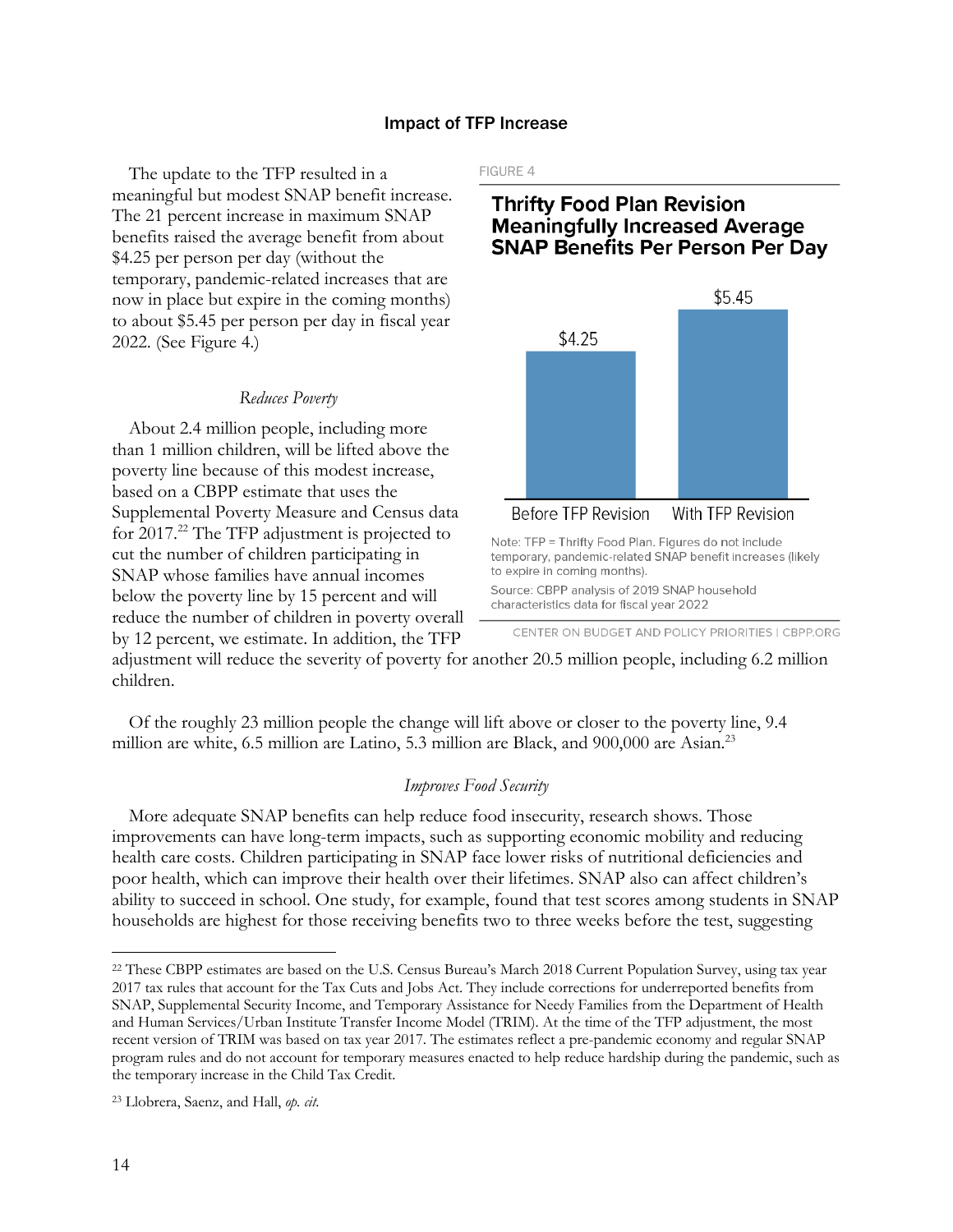that SNAP can help students learn and prepare for tests — and that when benefits run out and families are struggling to afford groceries, children's ability to learn is diminished.<sup>24</sup>

Improving the adequacy of SNAP benefits is particularly important in addressing disproportionately high rates of food insecurity among Black and Latino households. Poverty and food insecurity rates are higher among Black and Latino households due to racism and structural factors, including unequal education, job, and housing opportunities, that contribute to income disparities.

#### *Improves Nutritional Outcomes*

These higher benefit levels will help households better afford a healthy diet featuring enough different fruit and vegetables, a recent USDA study simulating the impact of the benefit increase found.25 And with fewer cost constraints on their food budgets, participating households can better meet dietary guidelines for fruit and vegetable consumption while leaving more of their benefits to purchase other types of nutritious foods.

In research we helped support, economists Michele Ver Ploeg and Chen Zhen found that increasing SNAP benefits is expected to increase spending on groceries, improve the dietary quality of food purchases, and increase the amount of key nutrients, such as iron and calcium.26 In another study, economics professors Patricia Anderson and Kristin Butcher found that boosting SNAP benefits would raise not only the amount that low-income households spend on groceries but also the nutritional quality of the food purchased. $27$ 

Anderson and Butcher estimated the impact of an increase in SNAP benefits of \$30 per person per month — slightly less than the \$36 per-person, per-month increase due to the TFP update. The researchers found that a \$30 monthly increase would result in about \$19 per person per month more in food spending. (This is less than the SNAP benefit increase because the added benefits free up household income for other necessities such as rent, utility bills, or non-food items that SNAP doesn't cover.) That increase in food spending, in turn, would raise consumption of more nutritious foods, notably, vegetables and certain healthy sources of protein (such as poultry and fish), and less fast food. The increased food spending would also reduce food insecurity among SNAP recipients.

# Opportunities to Strengthen SNAP in the Next Farm Bill

There is strong evidence that SNAP is working well, but there are certainly parts of the program that should be improved. The coming farm bill is a time to address areas of the program that could

<sup>24</sup> Anna Gassman-Pines and Laura Bellows, "Food instability and academic achievement: a quasi-experiment using SNAP benefit timing," *American Educational Research Journal*, Vol. 55, No. 5, 2018, pp. 897-927, http://journals.sagepub.com/doi/10.3102/0002831218761337.

<sup>25</sup> Sabrina Young and Hayden Stewart, "U.S. Fruit and Vegetable Affordability on the Thrifty Food Plan Depends on Purchasing Power and Safety Net Supports," *International Journal of Environmental Research and Public Health*, 19(5), February 2022, https://www.mdpi.com/1660-4601/19/5/2772.

<sup>26</sup> Michele Ver Ploeg and Chen Zhen, "Changes in SNAP Benefit Levels and Food Spending and Diet Quality: Simulations from the National Household Food Acquisition and Purchase Survey," CBPP, May 12, 2022, https://www.cbpp.org/research/food-assistance/changes-in-snap-benefit-levels-and-food-spending-and-diet-quality.

<sup>27</sup> Patricia Anderson and Kristin Butcher, "The Relationships Among SNAP Benefits, Grocery Spending, Diet Quality, and the Adequacy of Low-Income Families' Resources," CBPP, June 14, 2016, https://www.cbpp.org/research/foodassistance/the-relationships-among-snap-benefits-grocery-spending-diet-quality-and.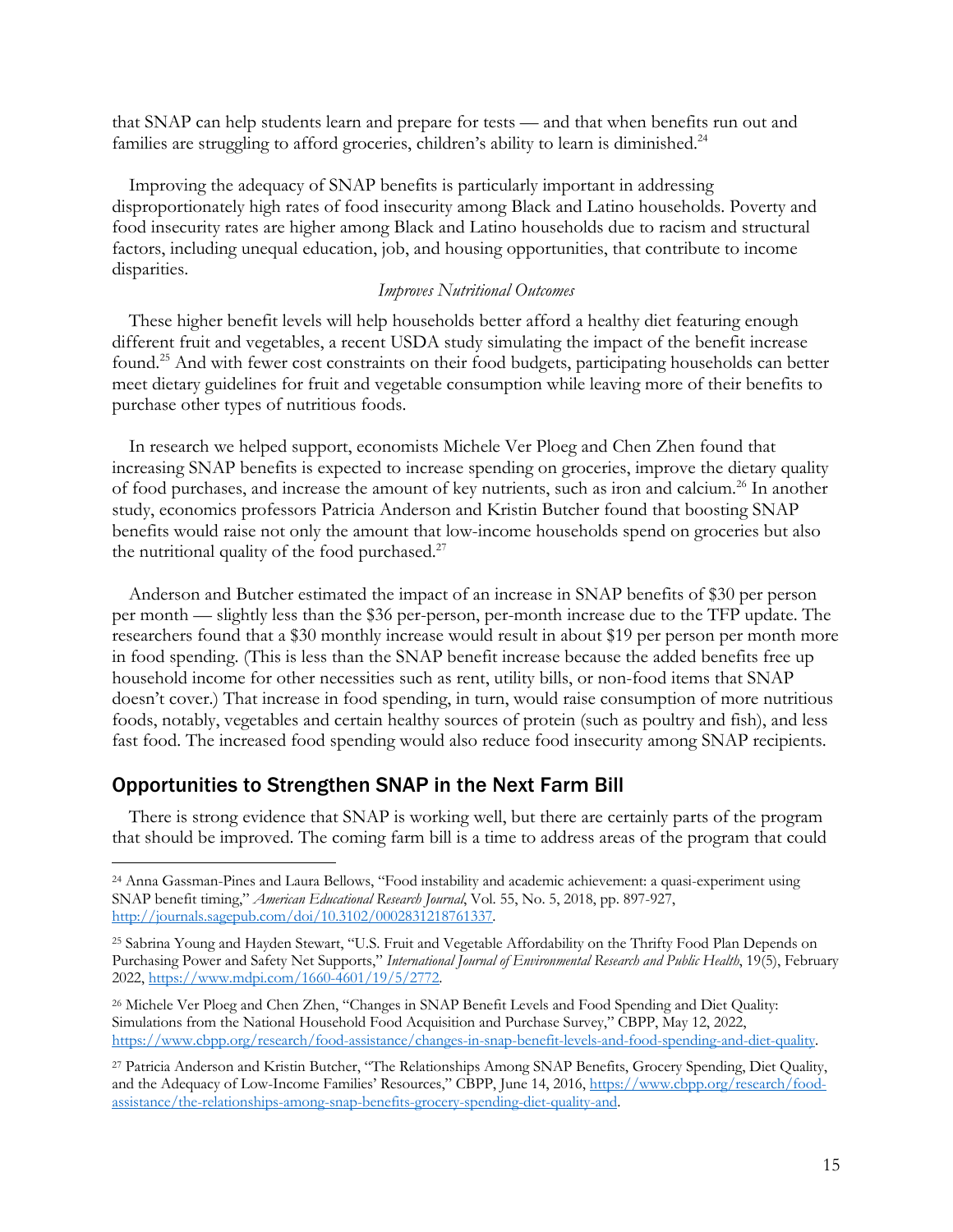be more effective. It is still early in the farm bill process, and this list is not comprehensive, but rather is meant to suggest possible areas for the Committee to consider.

#### Ensure SNAP Reaches More Low-income People Who Face Food Insecurity

USDA estimates in recent years, prior to the pandemic, that SNAP reached more than 80 percent of people who qualified for benefits. But some people face barriers to gaining access and either participate at lower rates or may not be eligible. A major area for consideration is how to strengthen SNAP to address the risk of food insecurity for these populations, many of whom are disproportionately people of color.

**Bring parity to food assistance in Puerto Rico, American Samoa, and the Commonwealth of the Northern Mariana Islands.** Despite higher levels of poverty than the rest of the U.S., these three territories are excluded from SNAP (unlike Guam and the Virgin Islands) and instead receive block grants for nutrition assistance. Because of the block grants' low, capped levels, these territories have more limited eligibility and/or benefit levels and the programs are not able to respond to changes in need because of economic downturns or disasters.

For example, Puerto Rico's household food assistance program, the Nutrition Assistance Program (NAP, or PAN for its name in Spanish, Programa de Asistencia Nutricional) is one of the most important programs helping people meet basic needs in Puerto Rico. On average about 1.3 million people participated in NAP in 2018, about two-fifths of the territory's population. But because it is a capped block grant, NAP's support is more limited than SNAP. Puerto Rico sets eligibility and benefit levels to keep the program's cost within the fixed federal funding limits, which means these levels aren't solely based on, and can't fully respond to, need.

As a result, under regular NAP rules (not including the recent temporary disaster benefits), a parent of two children who lost a job and had no other income received an average of \$376 in monthly NAP benefits in March through June 2019.<sup>28</sup> By comparison, a parent of two children who lost a job and had no other income would have received the maximum monthly SNAP benefit of about \$505 in the continental United States in 2019, and more in Alaska, Hawai'i, Guam, and the Virgin Islands. SNAP's funding structure also enables it to respond to changes in demand, including those due to natural disasters or recessions, which NAP, with its limited funding, can't.

Congress recently funded USDA to conduct research to help determine the information and changes that would be needed to transition Puerto Rico to SNAP, including administrative changes and the development of a methodology to determine SNAP benefit levels based on food price data and consumption data for Puerto Rico. The data used to estimate the Thrifty Food Plan for SNAP is not available for Puerto Rico, but available data on food prices suggests that they are higher in Puerto Rico than in other parts of the U.S.

Similarly, the Commonwealth of the Northern Mariana Islands (CNMI) receives insufficient funding for food assistance despite high levels of poverty. A 2016 USDA-funded study of the feasibility of including the CNMI in SNAP reported that more than half of the CNMI's population had income below the federal poverty level, and median household income in the CNMI was less

<sup>28</sup> CBPP, "A Brief Overview of the Nutrition Assistance Program," updated June 11, 2020, https://www.cbpp.org/research/food-assistance/a-brief-overview-of-the-nutrition-assistance-program.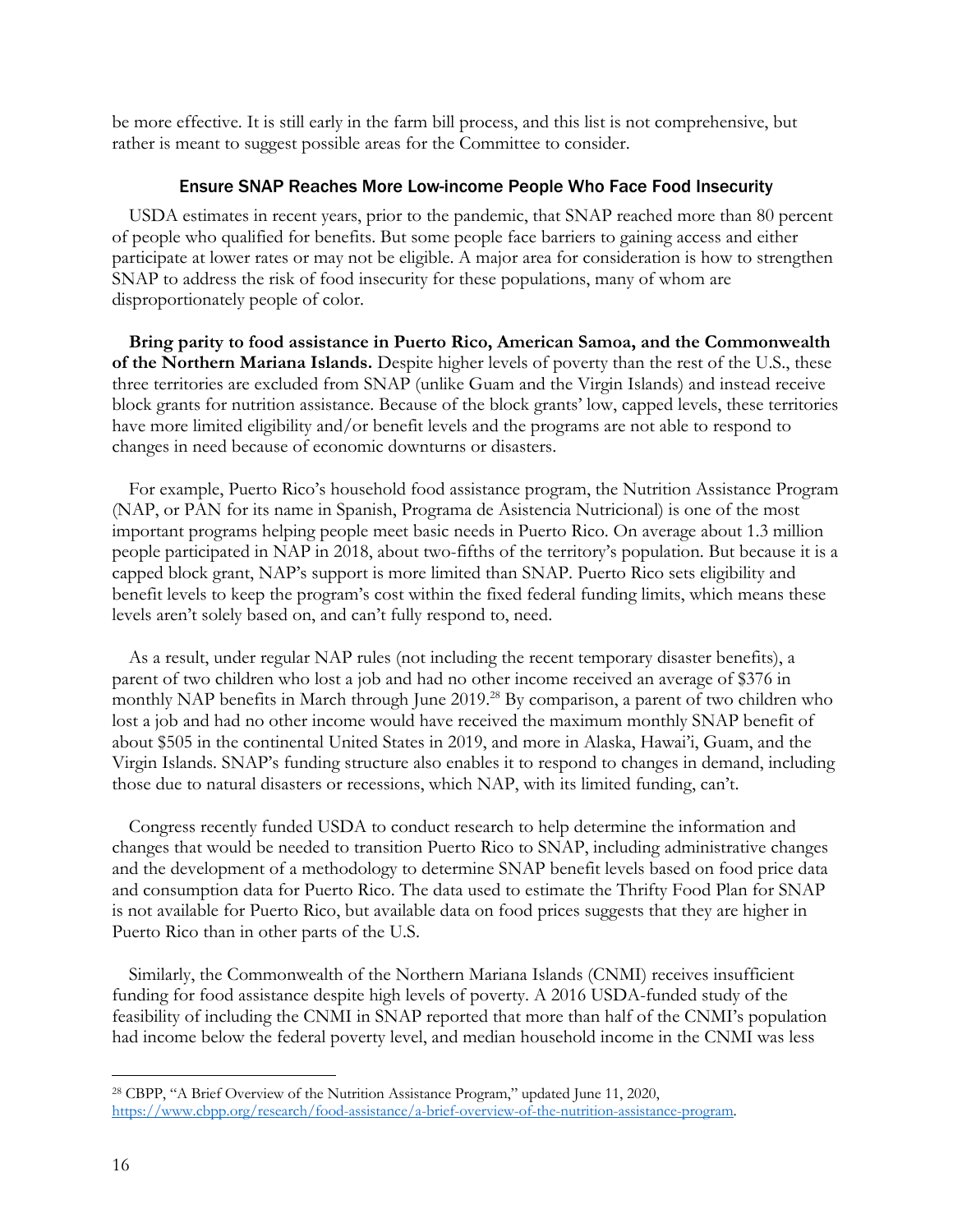than half the median income in Guam, its nearest neighbor, and in the United States as a whole.<sup>29</sup> Like Puerto Rico, the CNMI has had to set eligibility and benefit levels far lower than in the states, the District of Columbia, and Guam and the Virgin Islands. Under a new memorandum of understanding, the CNMI's benefit amounts have increased, eligibility was expanded, and a contingency reserve fund was created to be available to meet unanticipated needs. But additional changes are needed to allow food assistance in the CNMI to reach full parity with SNAP.

USDA and Congress have made some progress in recent years in taking steps to address the needs in the territories, document the challenges, and assess the feasibility of changes that would be needed to bring parity to the food assistance provided to these territories' residents, but more needs to be done, in consultation with the territories, to achieve parity in food assistance.

**End SNAP's three-month time limit, which excludes many unemployed or underemployed workers.** As described above, one of SNAP's harshest rules limits unemployed individuals aged 18 to 50 not living with children to three months of benefits in any 36-month period when they aren't employed or in a work or training program for at least 20 hours a week. This rule is a time limit on benefits and *not* a work requirement, as it is sometimes described, because states are not required to provide any way for an individual to meet the requirement — and most do not. Thus, an individual looking for work, or working fewer than 20 hours, will lose food assistance after three months.

Those subject to this rule have extremely low incomes and often face barriers to work such as a criminal justice history, racial discrimination, or health impairments. They also tend to have less education, which is associated with higher unemployment rates. In addition to being a harsh policy that takes critical food assistance away from people who need it without any significant positive impact on employment, the rule is one of the most administratively complex and error-prone aspects of SNAP law. Many states also believe the rule undermines their efforts to design meaningful work activities for adult SNAP recipients as the time limit imposes unrealistic dictates on the types of job training that will permit someone to continue to receive basic food assistance so they can eat. For these reasons, many states and anti-hunger advocates have long sought the rule's repeal or moderation.

Congress suspended the time limit during the COVID-19 public health emergency in recognition of the pandemic's effects on the labor market. Rep. Adams through H.R. 4077, the Closing the Meal Gap Act of 2021, and Rep. Lee, through H.R. 1753, the Improving Access to Nutrition Act of 2021, (both with numerous co-sponsors) would end the time limit, restoring eligibility for many individuals who will have food assistance taken away once the public health emergency ends, regardless of their own circumstances, due to a misguided policy that has been shown to increase food insecurity while having no positive impact on employment.

**Raise participation rates among eligible older adults.** Many older adults have limited income from Social Security and or Supplemental Security Income and could benefit from SNAP benefits, which before the pandemic averaged about \$120 a month for households with members 60 years or

<sup>29</sup> Anne Peterson *et al*., "Assessing the Feasibility of Implementing SNAP in the Commonwealth of the Northern Mariana Islands," Insight Policy Research, USDA, Food and Nutrition Service, August 2016, https://www.fns.usda.gov/snap/assessing-feasibility-implementing-supplemental-nutrition-assistance-programcommonwealth-northern.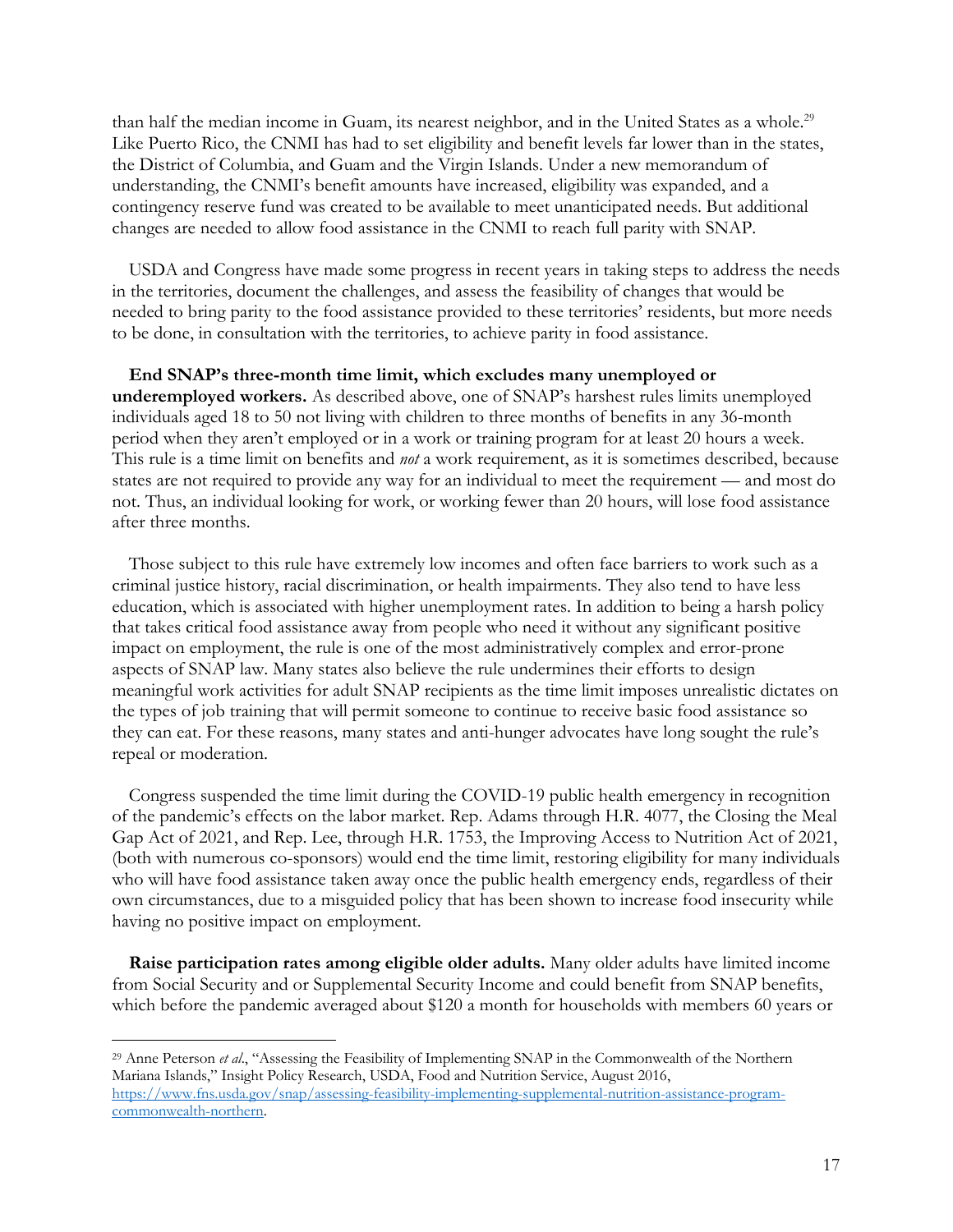older. But only about half (48 percent in 2019) of eligible adults aged 60 and over participate in SNAP, though participation rates have risen modestly in recent years. <sup>30</sup> Moreover, most who would qualify for SNAP also would qualify for Medicare Savings Programs, which defray Medicare premiums and/or cost-sharing charges for seniors near or below the poverty line who are not enrolled in the full Medicaid program, and for the Low-Income Subsidy for the Medicare Part D prescription drug benefit. But participation rates in these programs among low-income seniors also are very low. While these programs have similar eligibility rules, the differences can be confusing and older adults typically must apply for them via different duplicative processes and may not be aware of the assistance that is available. <sup>31</sup> Tackling low participation rates across programs would address food insecurity as well as help low-income seniors make ends meet overall.

**Lower barriers to SNAP participation among certain immigrants and college students experiencing food insecurity**. SNAP eligibility rules for immigrants and college students are very complicated. Many individuals in these groups who have low income and for whom assistance with affording food could ease hardship and help them improve their future health and economic wellbeing are not eligible for SNAP benefits. Others who do qualify are not aware they are eligible; are reluctant to participate out of concern about possible ramifications for their immigration status, even though those concerns are generally not accurate; or face barriers navigating SNAP's sometimes complicated and burdensome application procedures.

Participation by eligible people who are immigrants and children in families that include immigrant adults has decreased substantially in recent years, according to USDA estimates, likely due in large part to the Trump Administration's efforts to discourage immigration and to change the public charge rules to include SNAP and other health and economic support programs. Between 2016 and 2019, the participation rate for eligible people who are immigrants dropped from 66 percent to 55 percent and for children who are U.S. citizens who live with adults who are immigrants from 80 percent to 64 percent.<sup>32</sup>

We recommend Congress consider how to improve access to SNAP for low-income immigrants and college students and other groups who cannot qualify or who have low participation rates because of confusion or because they face enrollment barriers.

**Allow formerly incarcerated individuals with drug felony convictions to participate in SNAP.** Denying food assistance to people who have completed their sentences makes it harder for them to get back on their feet and may contribute to high rearrest rates, which are up to 50 percent for people with prior drug offenses.<sup>33</sup> Given that formerly incarcerated people also face barriers and discrimination in employment and housing, it's not surprising that 91 percent are food

<sup>30</sup> Vigil, *op. cit*.

<sup>31</sup> Medicaid and CHIP Payment and Access Commission, "Report to Congress on Medicaid and CHIP," Chapter 3, June 2020, https://www.macpac.gov/wp-content/uploads/2020/06/June-2020-Report-to-Congress-on-Medicaid-and-CHIP.pdf.

<sup>32</sup> Vigil, *op cit*.

<sup>33</sup> Louis Reedt *et al*., "Recidivism Among Federal Drug Trafficking Offenders," United States Sentencing Commission, February 2017, https://www.ussc.gov/research/research-reports/recidivism-among-federal-drug-trafficking-offenders.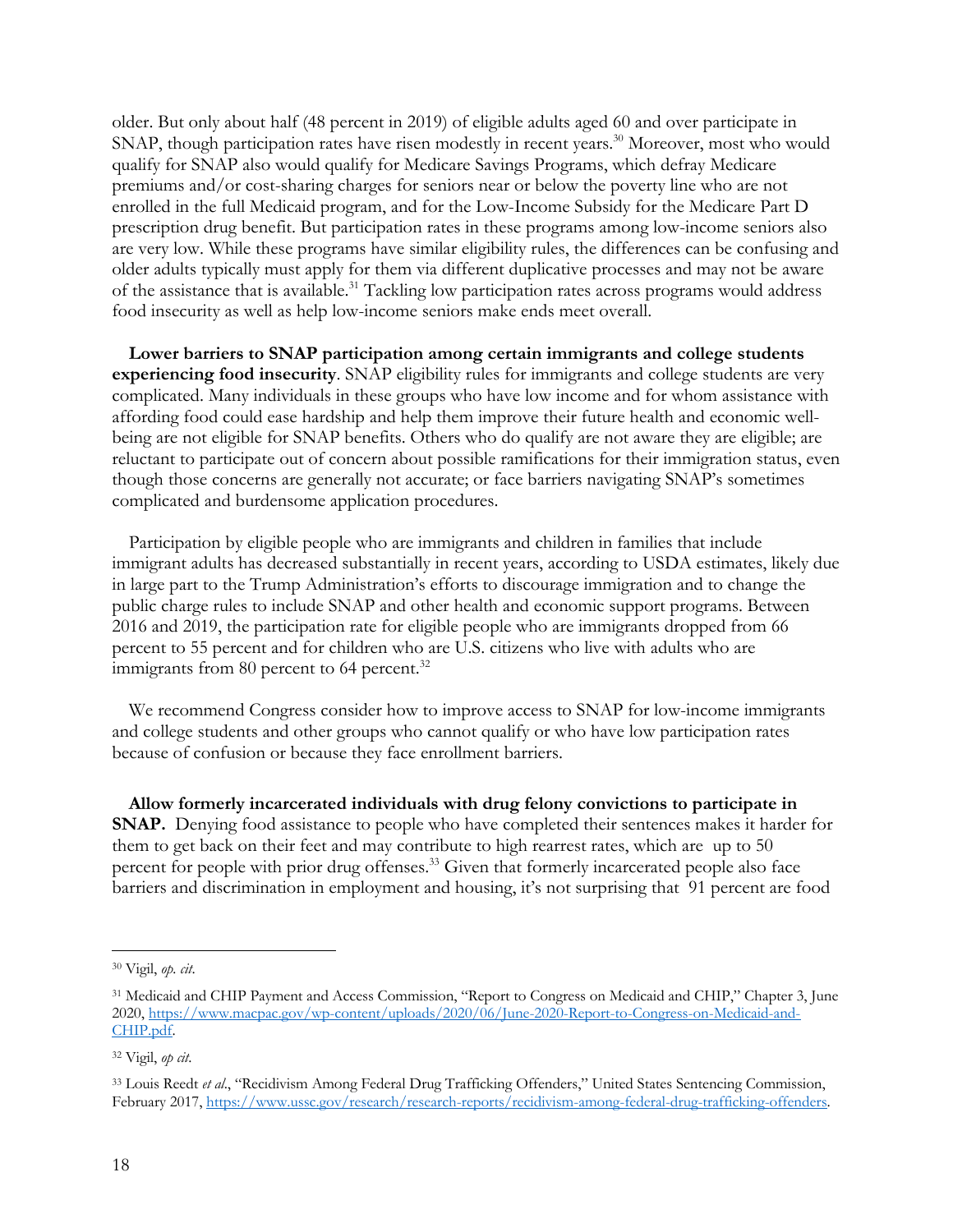insecure.34 While most states have restored eligibility to *some* individuals affected by the ban, these limited restorations leave too many individuals who have completed their sentences and are complying with parole or probation ineligible for SNAP. SNAP's drug felon ban also disproportionately affects people of color, reflecting — and amplifying — the stark racial disparities in the criminal justice system, with impacts extending to these individuals' children and other family members. 35

**Support tribal sovereignty and strengthen food security in Native communities.** American Indians and Alaska Natives experience food insecurity at a much higher rate than white people. The 2018 farm bill included administrative improvements to the Food Distribution on Indian Reservations (FDPIR) program, which provides food packages to Native American families who live in designated areas near reservations and in Oklahoma as an alternative to SNAP. The bill also authorized demonstration projects through which Indian Tribal Organizations, instead of USDA, can directly purchase commodities for their FDPIR food packages. Congress should work with tribal stakeholders to build on this progress and strengthen food security in Native communities.

### Redesign SNAP Performance Measurement to be More Human Centered

SNAP's current performance measurement system emphasizes preventing improper payments. States and USDA take their roles as stewards of public funds seriously and have a rigorous measurement system in place to assess the accuracy of eligibility and benefit determinations. States are assessed fiscal penalties if their payment error rates are persistently too high.

When a household applies for SNAP it must report its income and other relevant information; a state eligibility worker interviews a household member and verifies the accuracy of information using third-party data matches, paper documentation from the household, and/or by contacting a knowledgeable party, such as an employer or landlord. When errors do occur they are overwhelmingly from unintentional mistakes by applicants or recipients, eligibility workers, or other state agency staff, rather than fraud.

It is critical that SNAP have a strong system in place to assess and address program integrity. But it is also important that the measures states and USDA take do not undermine the program's purpose to deliver food assistance to households that face difficulties affording an adequate, healthy diet.

Currently information is not available to policymakers or the public about how well SNAP is working in terms of the *human* experience of accessing benefits. The 2018 farm bill eliminated SNAP performance bonuses, which were tied to low or improving payment error rates, participation rates among eligible people, and delivering benefits promptly within federal timelines. But states still are subject to fiscal penalties for high payment error rates, which places a disproportionate emphasis on payment accuracy over access for low-income families.

<sup>34</sup> Emily Wang *et al*., "A Pilot Study Examining Food Insecurity and HIV Risk Behaviors Among Individuals Recently Released From Prison," *AIDS Education and Prevention*, Vol. 25, Issue 2, 2013, pp. 123-123, https://doi.org/10.1521/aeap.2013.25.2.112.

<sup>&</sup>lt;sup>35</sup> Marc Mauer, "The Changing Racial Dynamics of the War on Drugs," The Sentencing Project, April 2009, https://www.sentencingproject.org/publications/the-changing-racial-dynamics-of-the-war-on-drugs/.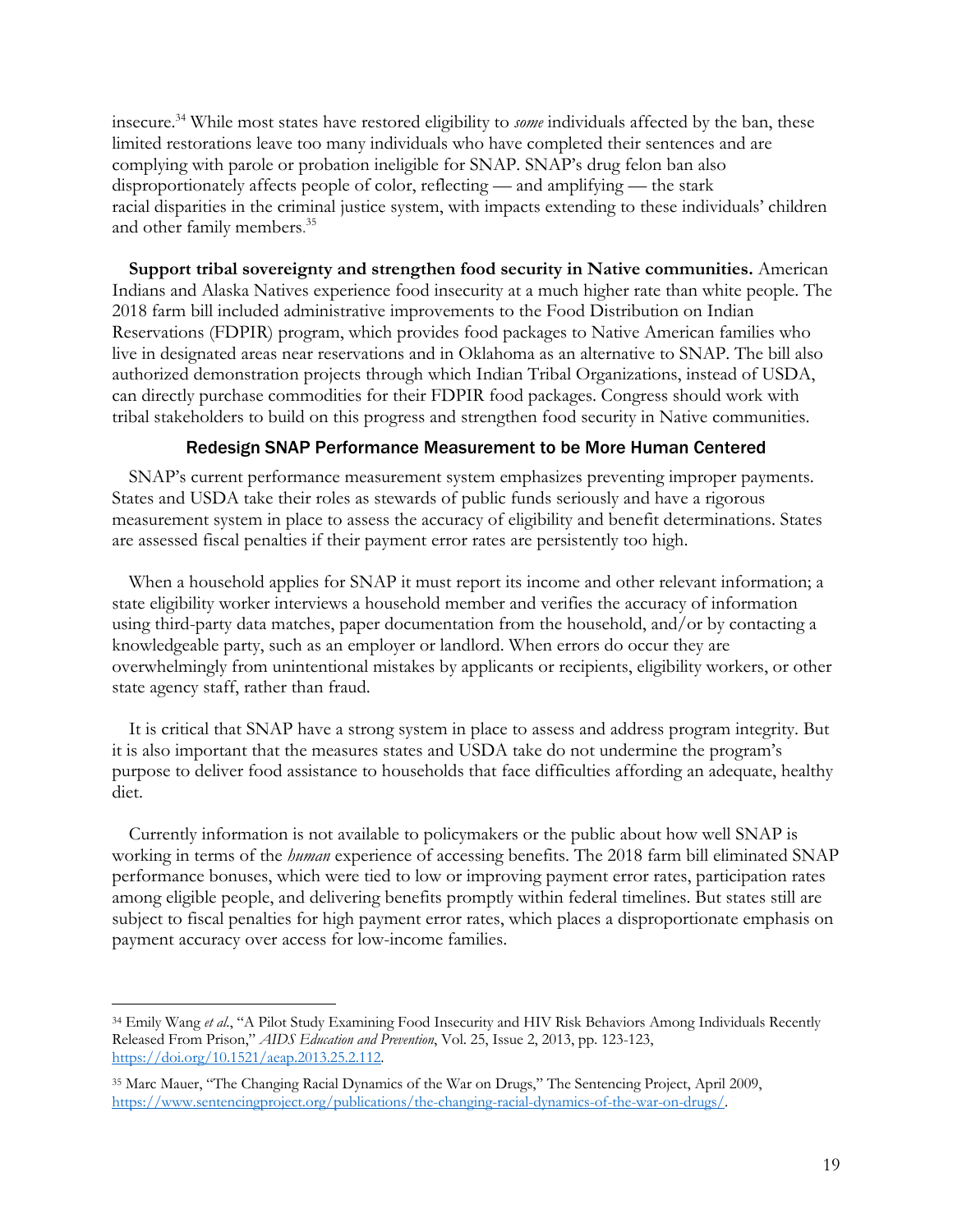In collaboration with the Center on Budget and Policy Priorities, Code for America developed a National Safety Net Scorecard to put forward a package of metrics that federal and state governments could use to track program performance over time and across states or other jurisdictions.

The measures in the National Safety Net Scorecard measure performance across three categories:

- **Equitable access:** These metrics help assess whether the programs are open to all eligible people. Are online, telephone, and in-person services available and accessible to all people? How difficult is it to apply? Are people who apply satisfied with their experience?
- **Effective delivery:** Measures in this category examine the smoothness of the process after a person applies. How long does it take to receive benefits? How common is it for cases to be denied for procedural reasons as opposed to reasons related to financial eligibility? Are people who remain eligible able to successfully maintain eligibility?
- **Compassionate integrity:** Finally, this category assesses whether people are receiving the benefits to which they are entitled. What share of eligible people participate? How accurate are eligibility and benefit determinations? How smooth is the appeals process?

Some states measure some of these types of metrics as part of their operations or to make the case to the public that they are running successful programs. But there is a need for leadership to make progress toward this vision through federal legislation in the farm bill, administrative action, and further state innovation.

### Ensure SNAP Program Operations and Oversight Keep Pace With Technology

The farm bill presents an important opportunity to reassess program operations and ensure SNAP keeps pace with technological and other changes. The pandemic has presented challenges and opportunities that resulted in the program adapting quickly out of necessity. Some technological changes, such as online shopping and remote eligibility practices, that probably would have occurred over time did so instead on an accelerated timeframe. Below are some areas Congress should consider to support these advancements.

- **Online purchases.** Probably the best example of an accelerated timeframe around technology is the rapid expansion of online purchases during the pandemic. Though less than 10 percent of SNAP benefits are redeemed online, USDA rapidly expanded the number of states and the number of stores that allow recipients to redeem their benefits online. The provisions from the last two farm bills that piloted and studied online benefits were a big reason that USDA, states, and retailers were able to expand so quickly during the pandemic. This next farm bill presents an opportunity to continue the progress from recent years and improve access to online benefits for participants.
- **EBT.** The original roll-out of EBT revolutionized SNAP benefit delivery, beginning more than 30 years ago. The committee should consider, in collaboration with USDA and other stakeholders, whether to incorporate advancements in retail transactions, such as mobile payment options, while protecting program integrity and ease of use for participants.
- **The National Accuracy Clearinghouse (NAC).** The 2018 farm bill provided that USDA and states should expand to nationwide a pilot program that several states use to share data on their SNAP participants and prevent individuals from participating in more than one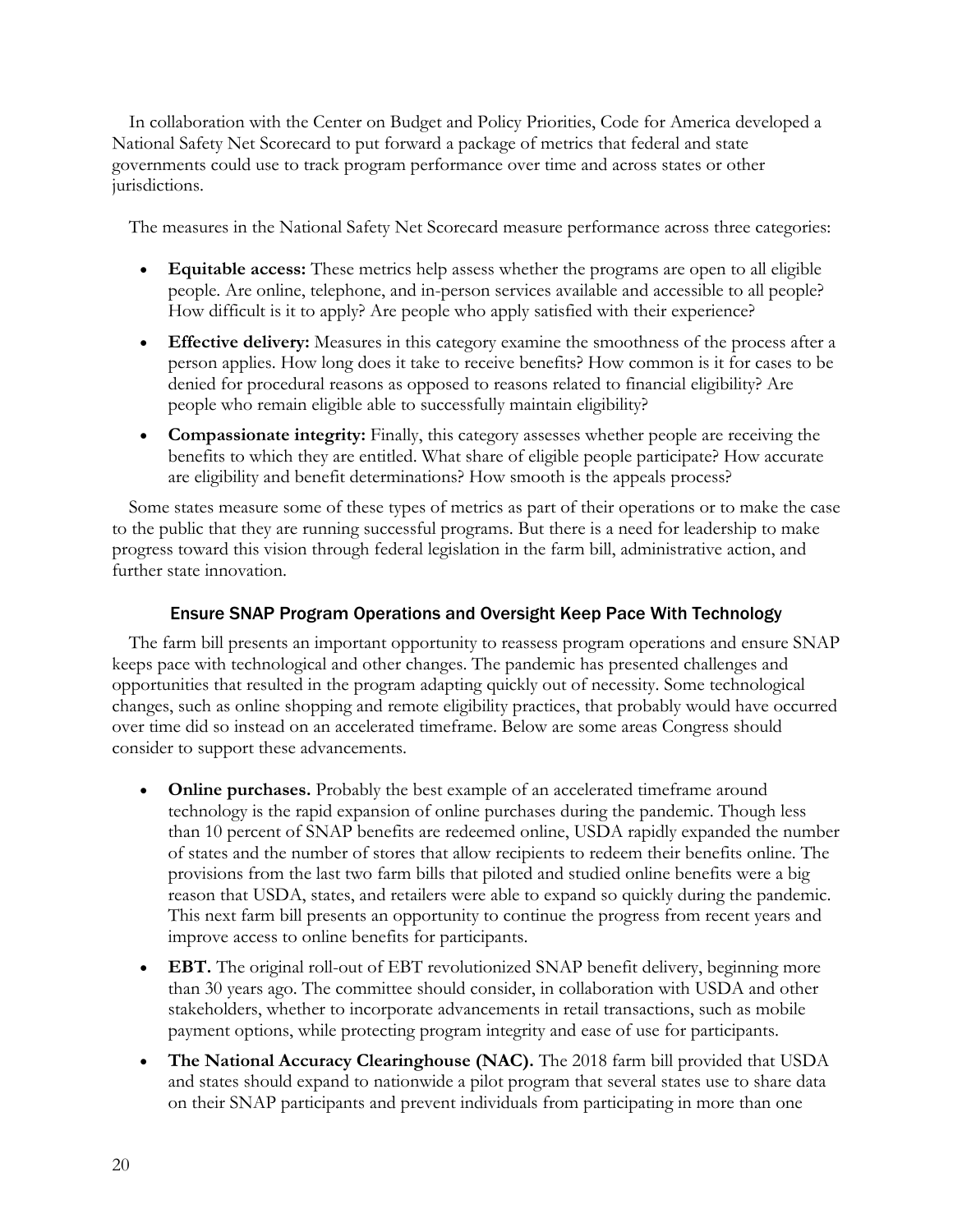state. An evaluation of the NAC found that less than 0.2 percent of SNAP participants were participating in multiple states. In addition to improving program integrity, the NAC holds promise as a customer service improvement for applicants because it can help participants who move from one state to another disenroll more quickly from benefits in their former home state so that their new home state can open their SNAP case. Congress should monitor the roll out of the NAC nationwide, which is underway and expected to accelerate later this year, to ensure that it does not pose challenges to privacy or vulnerable individuals' access to benefits.

• **Ensuring accessibility of certification and recertification.** Gradually over recent decades, SNAP and other income support and health programs have transformed from very labor intensive in-person application and recertification processes to making far greater use of online, telephone, and other technological tools. States adapted and expanded these tools very quickly during the pandemic when they needed to move to remote operations. These tools, combined with the temporary flexibilities that Congress and USDA allowed during the pandemic, helped states manage their workloads and helped participants gain and maintain access to the program.

Congress should consider revisions to SNAP rules that would support the use of technology in the SNAP certification process. For example, telephonic signatures and text messaging have shown promise in improving access for some households. Making use of available electronic data sources, when relevant, timely, and accurate can lower documentation burdens on households and state agencies. However, technology does not work for all SNAP households. For example, some households do not have telephones or internet access. Some households, including some with elderly or disabled members and those experiencing homelessness, may prefer an in-person process rather than navigating online and telephone communications. It is important that the program balance the use of promising technology with ensuring that states' certification processes are accessible to everyone.

The recertification process is another area the Committee could focus on where technology could be used to improve customer service. Most households need to reapply for SNAP every year (or for every two years for households with elderly or disabled members) and are required to submit periodic reports about changes in income and some other circumstances halfway through that period. But the recertification and reporting processes present hurdles for many households that result in eligible households losing out on benefits because of mail issues, difficulty scheduling telephone issues, a verification problem, or other procedural issues. Funding to support states making more use of certain technological advancements such as text messaging, reliable third-party data sources, or information from other programs could help keep eligible households connected to SNAP and save state agencies from needing to spend more time processing re-applications from households that lose benefits for procedural reasons.

• **Using data for outreach and enrollment.** Many individuals and families who have low incomes qualify for a package of benefit programs, but they often need to apply separately and provide paperwork multiple times to apply for and maintain different benefits. In some cases, a program can use data (such as income) that another trusted program has collected and verified to reduce burdens on state and local administrators and enable applicants to avoid having to provide the same paperwork to multiple offices. For example, all participants in SNAP, Medicaid, and Temporary Assistance for Needy Families monthly